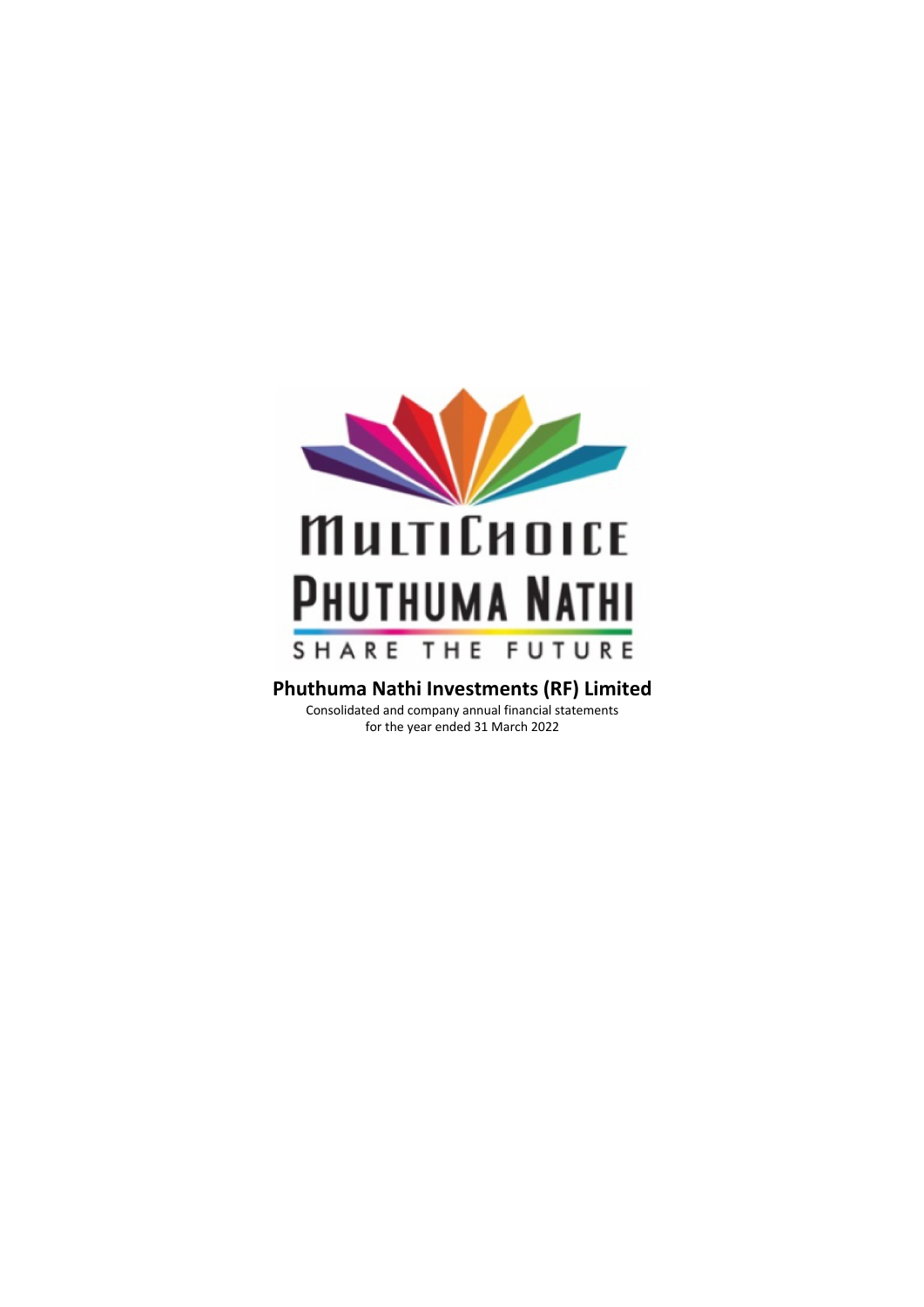Consolidated And Company Annual Financial Statements for the year ended 31 March 2022

# **Directors' statement of responsibility**

*for the year ended 31 March 2022*

The directors are responsible for the preparation, integrity and fair presentation of the consolidated and company annual financial statements of Phuthuma Nathi Investments (RF) Limited. The consolidated and company annual financial statements presented on pages 1 to 33, have been prepared in accordance with International Financial Reporting Standards (IFRS) and the Companies Act of South Africa, and include amounts based on judgements and estimates made by management.

The directors consider that in preparing the consolidated and company annual financial statements, they have used the most appropriate accounting policies, consistently applied and supported by reasonable prudent judgements and estimates, and that all IFRS that they consider to be applicable have been followed. The consolidated and company annual financial statements fairly present the results of operations for the year and the financial position of the company at year end in accordance with IFRS.

The directors have responsibility for ensuring that accounting records are kept. The accounting records should disclose, with reasonable accuracy, the financial position and results of the company to enable the directors to ensure that the consolidated and company annual financial statements comply with the relevant legislation.

The group operates in an established control environment, which is documented and regularly reviewed. This incorporates risk management and internal control procedures, which are designed to provide reasonable, but not absolute, assurance that assets are safeguarded and the risks facing the business are being controlled. Nothing has come to the attention of the directors to indicate that any material breakdown in the functioning of these controls, procedures and systems has occurred during the year under review.

The going concern basis has been adopted in preparing the consolidated and company annual financial statements. The directors have no reason to believe that the group will not be a going concern in the foreseeable future, based on forecasts and available cash resources. These annual financial statements support the viability of the group.

The consolidated and company annual financial statements have been audited by the independent auditor, PricewaterhouseCoopers Inc., who were given unrestricted access to all financial records and related data, including minutes of all meetings of shareholders, the board of directors and committees of the board.

The audit report of PricewaterhouseCoopers Inc. is presented on pages 7 to 10.

The consolidated and company annual financial statements set out on pages 11 to 33, which have been prepared on the going concern basis, were approved by the board of directors on 9 June 2022 and were signed on their behalf by:

**M Langa** Director 9 June 2022

| <b>Mack</b> | - |
|-------------|---|

Director 9 June 2022

**CP Mack**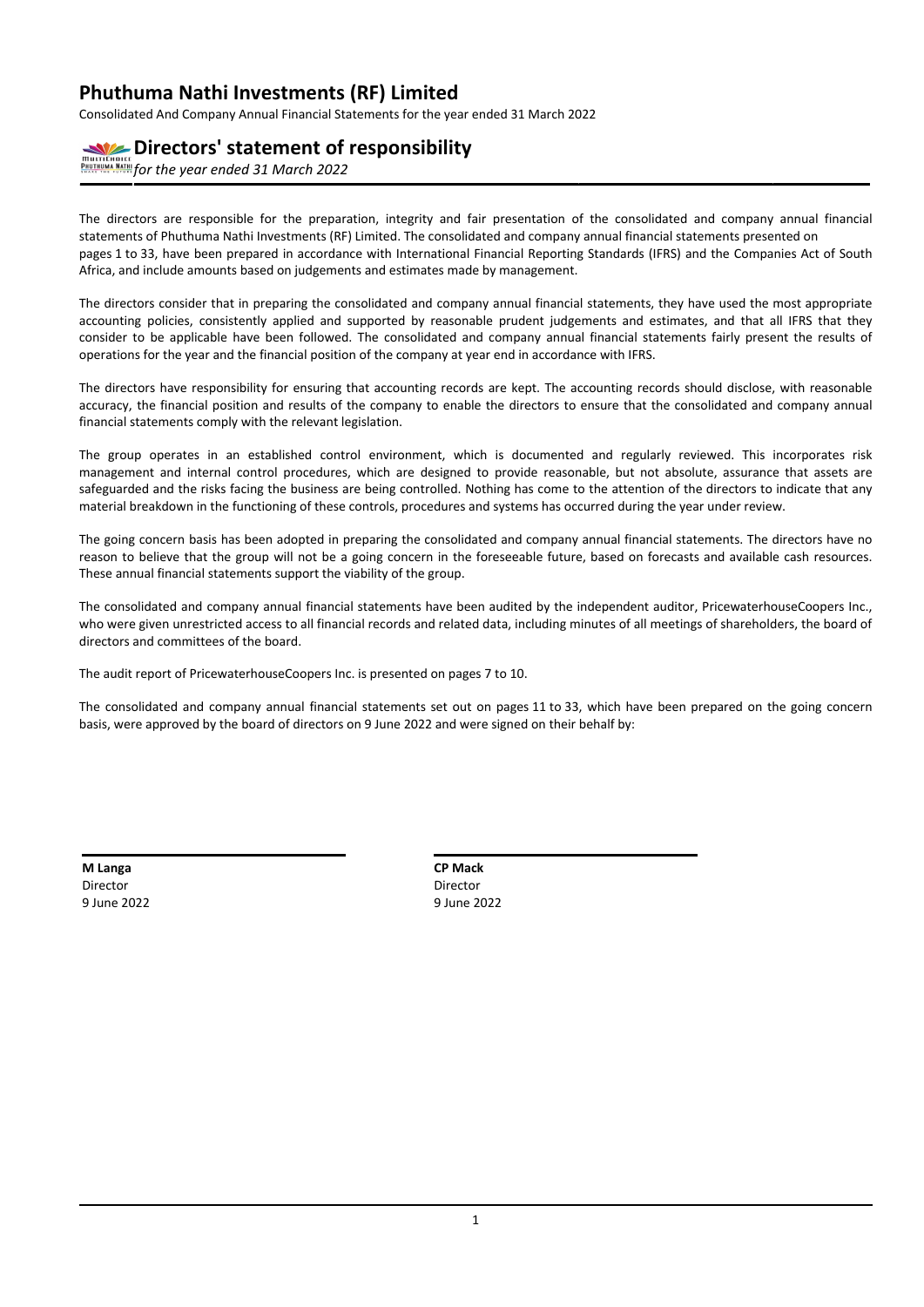Consolidated And Company Annual Financial Statements for the year ended 31 March 2022

# **Certificate by the company secretary**

*for the year ended 31 March 2022*

In terms of section 88(2)(e) of the Companies Act No 71 of 2008 I, Carmen Miller, in my capacity as company secretary of Phuthuma Nathi Investments (RF) Limited, confirm that for the year ended 31 March 2022 the company has lodged with the Companies and Intellectual Property Commission, all such returns as are required of a public company in terms of the Companies Act and that all such returns and notices are, to the best of my knowledge, true, correct and up to date.

**Carmen Miller** Group Company Secretary 9 June 2022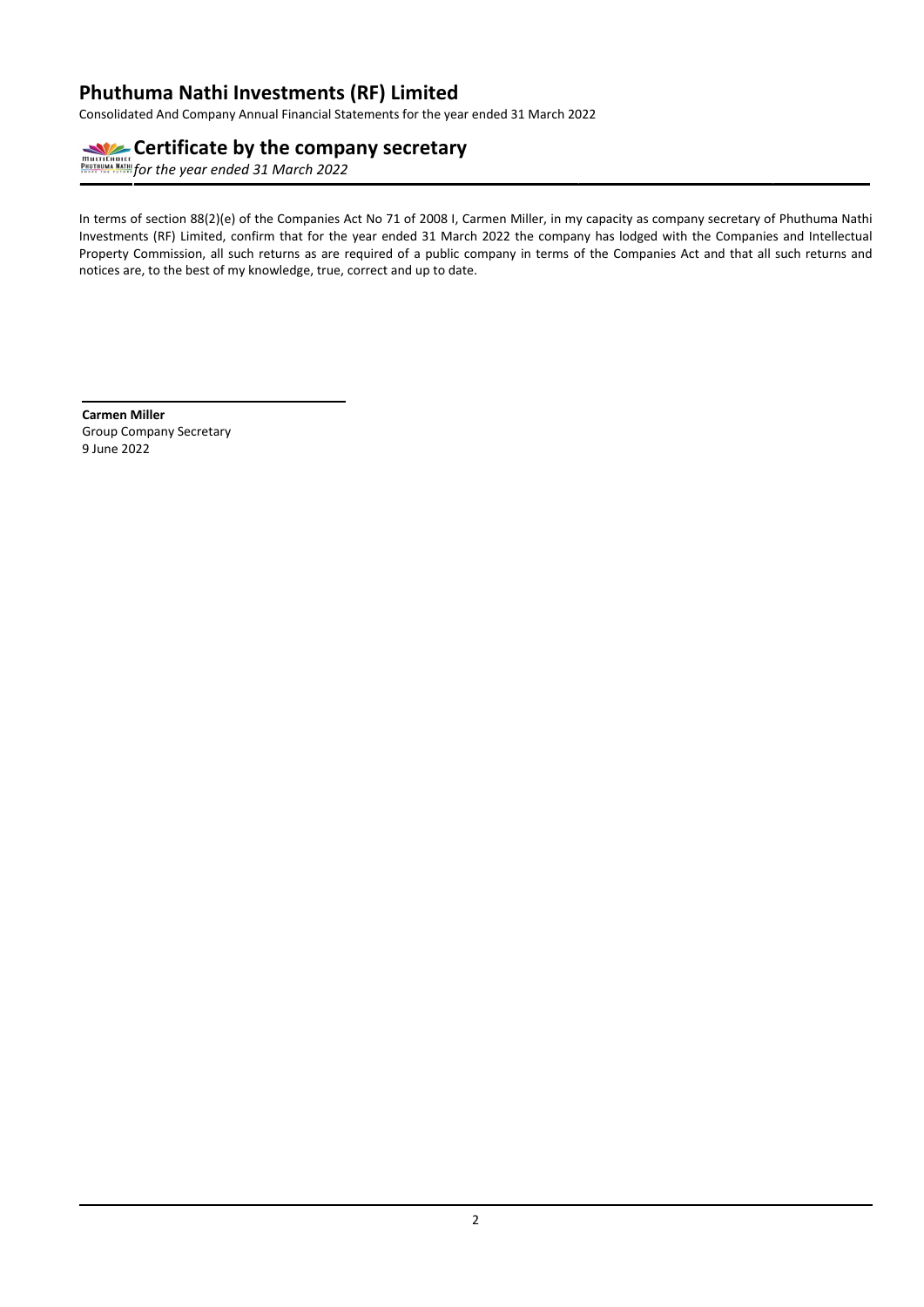Consolidated And Company Annual Financial Statements for the year ended 31 March 2022

# **Report of the audit committee**

**FOR THE YEAR 1998 POLITIC REPAIRING THE YEAR OF STATE PROPERTY AND THE PROPERTY OF THE YEAR OF 2022** 

As the company's major asset is an investment in MultiChoice South Africa Holdings Proprietary Limited (MCSAH), the board deems it appropriate that all its members be appointed to the audit committee. The audit committee has pleasure in submitting this report, as required by section 94 of the South African Companies Act No 71 of 2008 ("the Act").

### **RESPONSIBILITIES**

The committee has adopted formal terms of reference, delegated by the board of directors, as set out in its charter.

The committee has discharged its responsibilities in terms of its charter and ascribed to it in terms of the Act as follows:

#### *Financial controls*

- Review and approve for presentation to and approval by the board, the company's integrated annual report and annual financial statements. These reviews included:
	- Taking appropriate steps to ensure the annual financial statements were prepared in accordance with International Financial Reporting Standards (IFRS) and in the manner required by the Act.
	- Considering and, when appropriate, making recommendations on internal financial controls.
	- Reviewing key audit matters raised by the external auditor and management's response thereto.
	- Compiling a report to be inserted in the annual financial statements, describing how the audit committee carried out its functions.
	- Disclose in the integrated annual report significant matters that the audit committee has considered in relation to the annual financial statements, and how these were addressed by management.
	- Reviewed the ability of the company to continue as a going concern, including an analysis of the group's liquidity and solvency and recommend it to the board for approval.

#### *External Auditor*

- Receive all audit reports directly from the external auditor.
- Annually review the external auditor's performance and disclose the committee's views on the quality of the external audit, with reference to audit quality indicators such as those that may be included in inspection reports issued by external audit regulators.
- Present the committee's conclusions on the external auditor to the board, preceding the annual request to shareholders to approve the appointment of the external auditor.
- Approve the external auditor's terms of engagement and remuneration.
- Evaluate and provide commentary on the external auditor's audit plans, scope of findings, identified issues and reports.
- Develop a policy for the board to approve non-audit services performed by the external auditor. Approve non-audit services provided by the external auditor in accordance with this policy.

### **MEMBERS OF THE AUDIT COMMITTEE**

The committee consists of independent non-executive directors and meets at least once per year and on an ad-hoc basis as required which is in accordance with its charter. All members act independently, are financially literate, have sound business and financial acumen and comply with all other requirements of section 94 of the Act. The committee has unrestricted access to company information falling within the committee's mandate and liaises with management on the information it requires to carry out its responsibilities.

The names of the members who were in office during 2022, and up to the date of this report, are reflected below**.**

| Name of committee member | <b>Qualification</b>                                                                                                             |
|--------------------------|----------------------------------------------------------------------------------------------------------------------------------|
| C Mawela*                | <b>BScEng (Electrical)</b>                                                                                                       |
| M Langa                  | Diploma in Offset Litho Printing (London College of Printing) and<br>Certificate in Periodical Journalism (University of London) |
| <b>CP Mack</b>           | LLB - University of Cape Town                                                                                                    |
| <b>H</b> Wessels**       | BCom, CTA and CA(SA)                                                                                                             |

\*Resigned effective 9 June 2021.

\*\*Appointed 12 May 2021.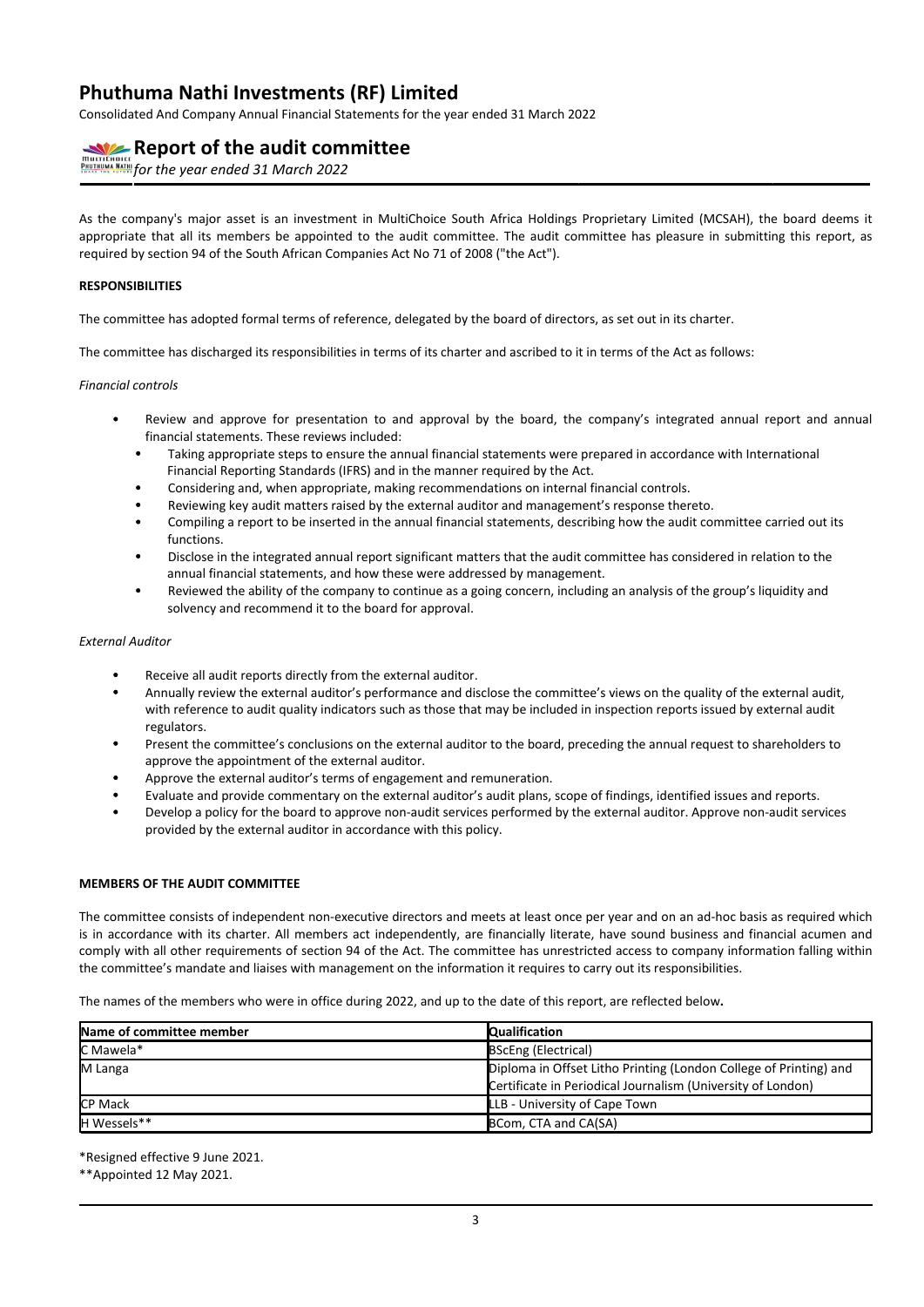Consolidated And Company Annual Financial Statements for the year ended 31 March 2022

# **Report of the audit committee**

The committee members as at date hereof are recommended for election as committee members by shareholders at the annual general meeting to be held on 24 August 2022.

### **ATTENDANCE**

The external auditor, in their capacity as auditor to the company, attended and reported at the meeting of the audit committee. Relevant managers attended meetings by invitation.

### **MANDATORY AUDIT FIRM ROTATION AND EXTERNAL AUDITOR FOR 2024**

During 2021, the company commenced its process in line with IRBA's mandatory audit firm rotation regulations, which requires the company to rotate auditors at the latest by 2024 (the period from 1 April 2023 to 31 March 2024). After a formal selection process concluded during 2022, the audit committee has selected EY as the recommended external auditors from 2024.

### **CONFIDENTIAL MEETINGS**

Audit committee agendas provide for confidential meetings between the committee members and the external auditor.

### **INDEPENDENCE OF EXTERNAL AUDITOR**

During the year under review, the audit committee reviewed a representation by the external auditor and, after conducting its own review, confirmed the independence of the auditor.

### **EXPERTISE AND EXPERIENCE OF FINANCE FUNCTION**

The committee satisfied itself that the composition, experience and skills set of the finance function met the company's requirements.

### **DISCHARGE OF RESPONSIBILITIES**

The committee determined that during the financial year under review it had discharged its legal and other responsibilities as outlined in terms of the Act. The board concurred with this assessment.

**M Langa** Chair: Audit committee 9 June 2022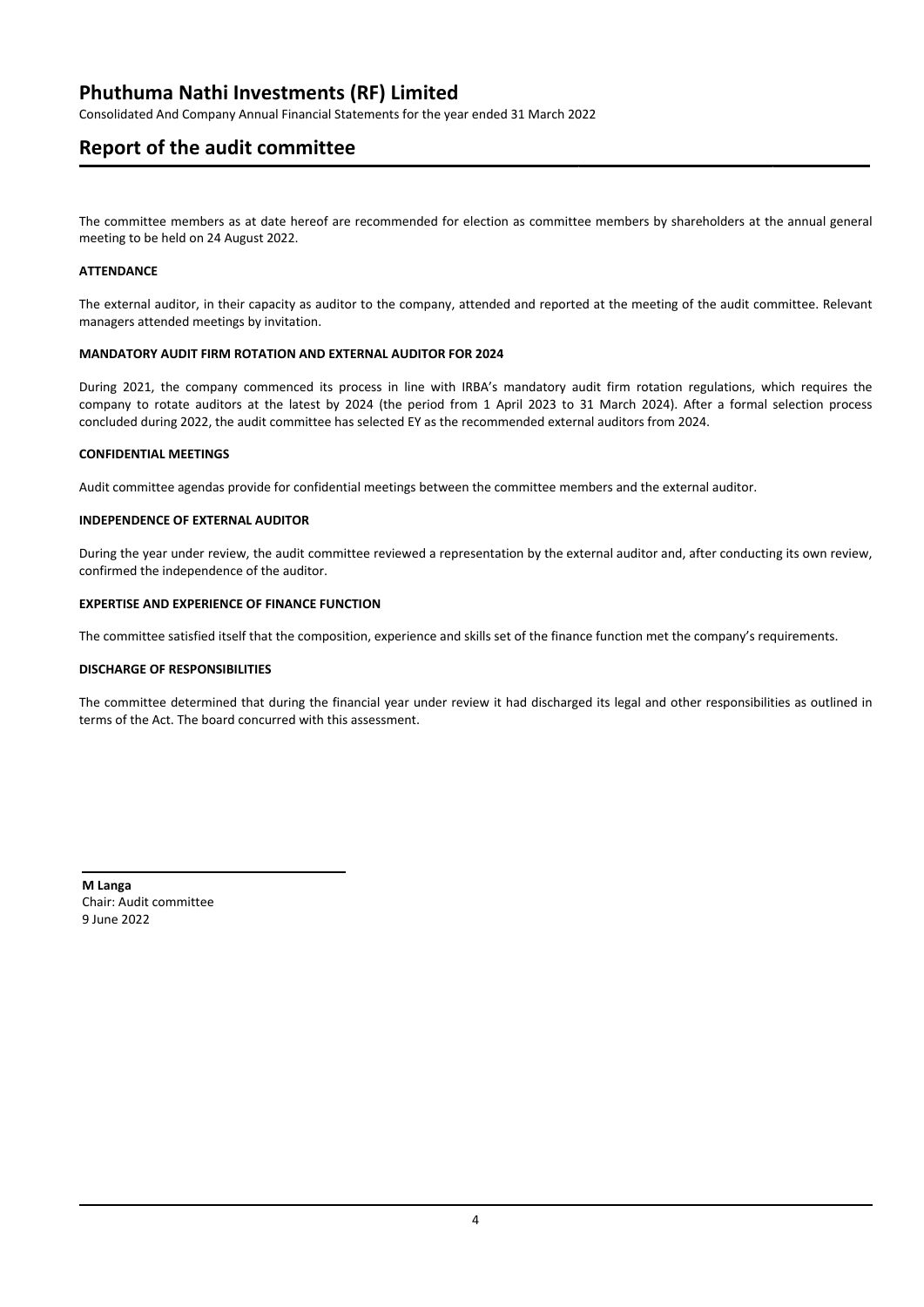Consolidated And Company Annual Financial Statements for the year ended 31 March 2022

# **Directors' report**

*for the year ended 31 March 2022*

The directors have pleasure in submitting their report on the consolidated and company annual financial statements of Phuthuma Nathi Investments (RF) Limited and the group for the year ended 31 March 2022.

### **1. Nature of operations**

Phuthuma Nathi Investments (RF) Limited was incorporated on 19 May 2006 under the laws of the Republic of South Africa. The principal activities of Phuthuma Nathi Investments (RF) Limited are to:

a) carry on the main business of holding MultiChoice South Africa Holdings Proprietary Limited (MCSAH) ordinary shares, cash and such assets as are received and acquired solely by virtue of or in relation to the holding of MCSAH ordinary shares, and

b) receive and distribute dividends and other distributions in terms of its holding in MCSAH.

### **2. Operating and financial review**

The consolidated annual financial statements have been prepared in accordance with International Financial Reporting Standards (IFRS) and the requirements of the Companies Act 71 of 2008. The accounting policies have been applied consistently compared to the prior year.

The group has a strong financial position, with R6.7 billion (2021: R6.6 billion) in net assets and R55.1 million (2021: R70.7 million) of available cash. The group recorded a net profit after tax for the year ended 31 March 2022 of R1.6 billion (2021: R2 billion).

### **3. Share capital**

Refer to note 4 for details of the authorised and issued share capital.

### **4. Directors, secretary and auditor**

During the reporting period the Phuthuma Nathi board consisted of four directors: Calvo Mawela, Clarissa Mack, Mandla Langa and Herman Wessels. Herman Wessels was appointed as a director with effect from 12 May 2021.

| <b>Directors</b> | Date first appointed | Category                   |
|------------------|----------------------|----------------------------|
| CP Mack          | 5 July 2007          | Non-executive              |
| M Langa          | 4 August 2006        | Independent, non-executive |
| C Mawela         | 12 July 2019         | Non-executive              |
| H Wessels        | 12 May 2021          | Independent, non-executive |

Carmen Miller is the group company secretary. The registered address and postal address for the company secretary is the same as those of the company as detailed on page 33.

PricewaterhouseCoopers Inc. will continue in office as auditor in accordance with section 94 of the Companies Act No 71 of 2008 (the Act).

### **5. Trading platform**

In response to the Registrar of Securities Services (the Registrar) request to regularise our affairs in line with the Financial Markets Act, 2012 (the FM Act), Phuthuma Nathi (RF) Limited listed its shares on Equity Express Securities Exchange (EESE) Proprietary Limited on 23 November 2018, a licensed exchange authorised in terms of the FM Act.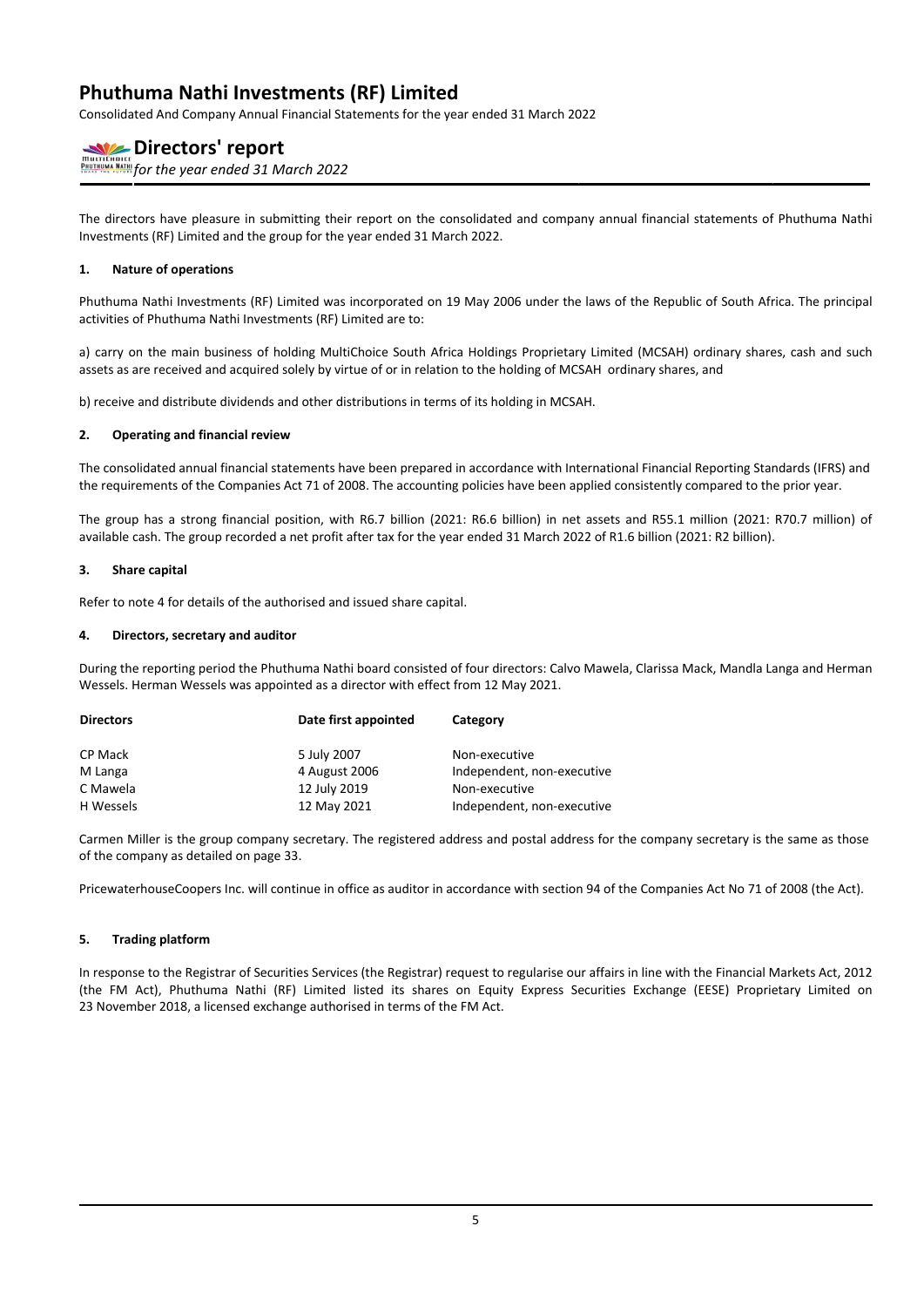Consolidated And Company Annual Financial Statements for the year ended 31 March 2022

# **Directors' report**

### **6. Events after the reporting period**

### **Dividend**

The MultiChoice South Africa board recommends a dividend of R6.0 billion (2022: R6.0 billion) to its shareholders of which R1.5 billion is attributable to Phuthuma Nathi. The Phuthuma Nathi board will declare a dividend of R1.5 billion (2022: R1.5 billion) to be declared and paid in financial year 2023. This amounts to 2 222.22 cents per Phuthuma Nathi ordinary share to be paid to shareholders (2022: 2 222.22 cents).

The declaration of this dividend is subject to the approval of the MultiChoice South Africa board, which will be confirmed by shareholders at the MultiChoice South Africa AGM on 24 August 2022. On approval, the Phuthuma Nathi dividend will be payable to shareholders in the share register on 24 August 2022 and paid on or about 5 September 2022.

After the 20% dividend tax, amounting to 444.44 cents per share is deducted, Phuthuma Nathi shareholders will receive a net dividend of 1 777.78 cents per share (2022: 1 777.78 cents per share).

### **7. Going concern**

The directors are satisfied that the group and company are in sound financial position and that sufficient borrowing facilities and cash reserves are accessible in order to enable the group to meet their foreseeable commitment requirements. On this basis they have considered that the group has adequate resources to continue operating for the foreseeable future and therefore deem it adequate to adopt the going concern basis in preparing the consolidated and company annual financial statements for this reporting period.

### **Signed on behalf of the Board of Directors By:**

**Mandla Langa** Chairman 9 June 2022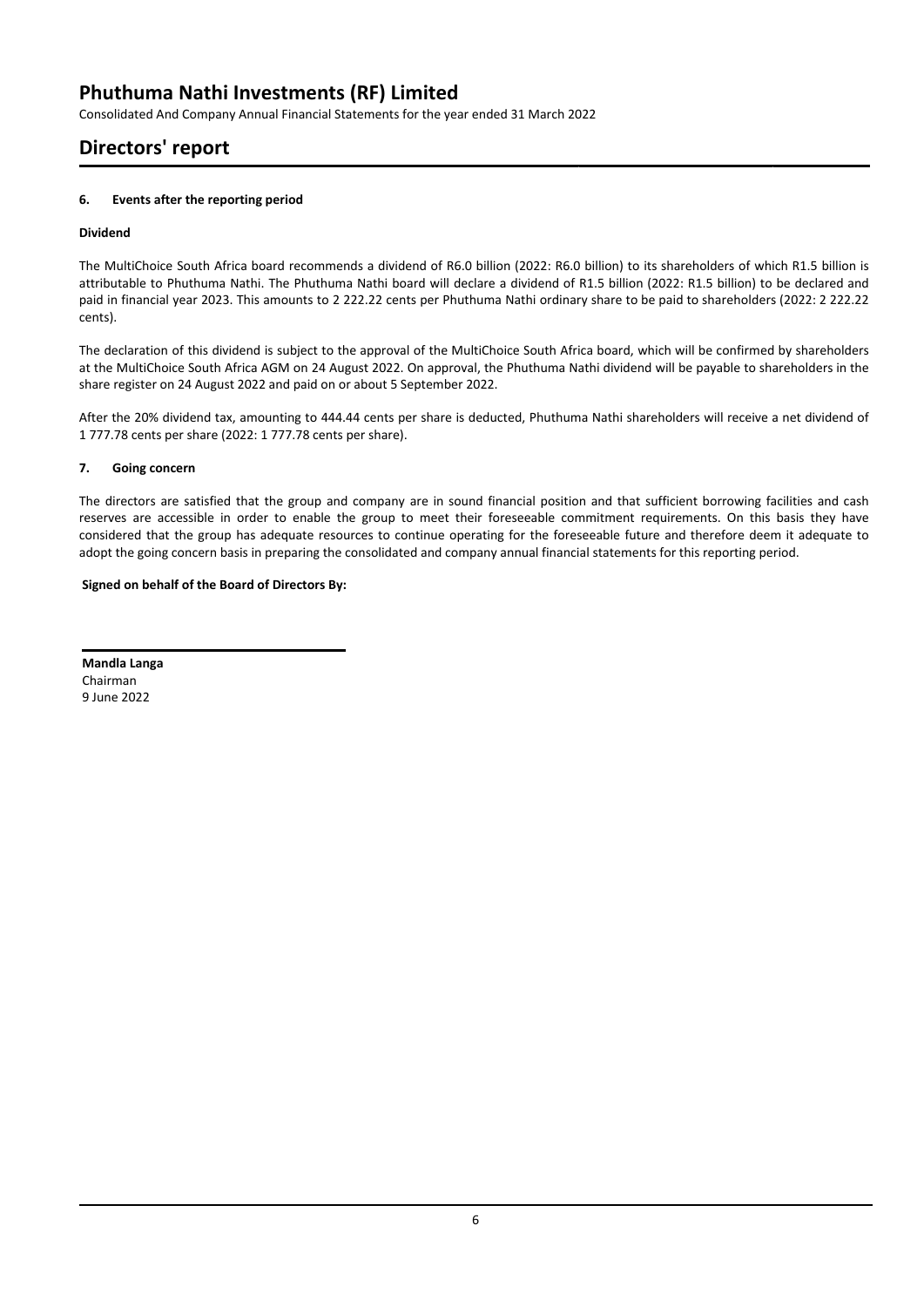

# *Independent auditor's report*

To the Shareholders of Phuthuma Nathi Investments (RF) Limited

# *Report on the audit of the consolidated and separate financial statements*

# *Our opinion*

In our opinion, the consolidated and separate financial statements present fairly, in all material respects, the consolidated and separate financial position of Phuthuma Nathi Investments (RF) Limited (the Company) and its subsidiaries (together the Group) as at 31 March 2022, and its consolidated and separate financial performance and its consolidated and separate cash flows for the year then ended in accordance with International Financial Reporting Standards and the requirements of the Companies Act of South Africa*.*

# **What we have audited**

Phuthuma Nathi Investments (RF) Limited's consolidated and separate financial statements set out on pages 11 to 32 comprise:

- the consolidated and company statements of financial position as at 31 March 2022;
- the consolidated and company statements of profit or loss for the year then ended;
- the consolidated and company statements of comprehensive income for the year then ended;
- the consolidated and company statements of changes in equity for the year then ended;
- the consolidated and company statements of cash flows for the year then ended; and
- the notes to the financial statements, which include a summary of significant accounting policies.

# *Basis for opinion*

We conducted our audit in accordance with International Standards on Auditing (ISAs). Our responsibilities under those standards are further described in the *Auditor's responsibilities for the audit of the consolidated and separate financial statements* section of our report.

We believe that the audit evidence we have obtained is sufficient and appropriate to provide a basis for our opinion.

*PricewaterhouseCoopers Inc., 4 Lisbon Lane, Waterfall City, Jukskei View, 2090 Private Bag X36, Sunninghill, 2157, South Africa T: +27 (0) 11 797 4000, F: +27 (0) 11 209 5800, www.pwc.co.za*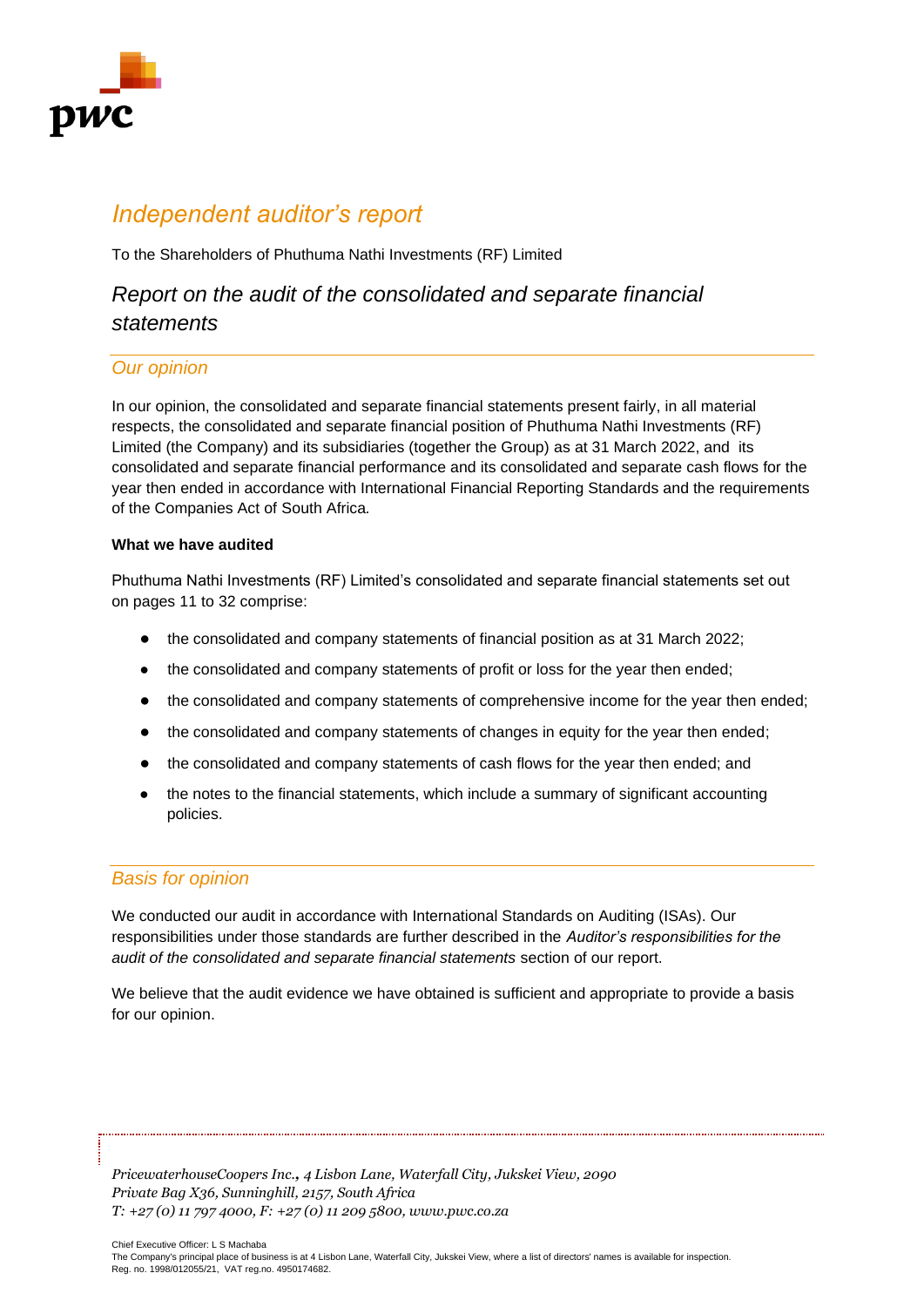

# **Independence**

We are independent of the Group in accordance with the Independent Regulatory Board for Auditors' *Code of Professional Conduct for Registered Auditors* (IRBA Code) and other independence requirements applicable to performing audits of financial statements in South Africa. We have fulfilled our other ethical responsibilities in accordance with the IRBA Code and in accordance with other ethical requirements applicable to performing audits in South Africa. The IRBA Code is consistent with the corresponding sections of the International Ethics Standards Board for Accountants' *International Code of Ethics for Professional Accountants (including International Independence Standards)*.

# *Other information*

The directors are responsible for the other information. The other information comprises the information included in the document titled "Phuthuma Nathi Investments (RF) Limited Consolidated and Company Annual Financial Statements for the year ended 31 March 2022", which includes the Directors' Report, the Report of the audit committee and the Certificate by the Company Secretary as required by the Companies Act of South Africa, which we obtained prior to the date of this auditor's report and the other sections of the document titled "Integrated annual report to the shareholders of Phuthuma Nathi Investments (RF) Limited for the year ended 31 March 2022", which is expected to be made available to us after that date. The other information does not include the consolidated or the separate financial statements and our auditor's report thereon.

Our opinion on the consolidated and separate financial statements does not cover the other information and we do not and will not express an audit opinion or any form of assurance conclusion thereon.

In connection with our audit of the consolidated and separate financial statements, our responsibility is to read the other information identified above and, in doing so, consider whether the other information is materially inconsistent with the consolidated and separate financial statements or our knowledge obtained in the audit, or otherwise appears to be materially misstated.

If, based on the work we have performed on the other information that we obtained prior to the date of this auditor's report, we conclude that there is a material misstatement of this other information, we are required to report that fact. We have nothing to report in this regard.

# *Responsibilities of the directors for the consolidated and separate financial statements*

The directors are responsible for the preparation and fair presentation of the consolidated and separate financial statements in accordance with International Financial Reporting Standards and the requirements of the Companies Act of South Africa, and for such internal control as the directors determine is necessary to enable the preparation of consolidated and separate financial statements that are free from material misstatement, whether due to fraud or error.<sup>1</sup>

 $1$  The examination of controls over the maintenance and integrity of the Group's website is beyond the scope of the audit of the financial statements. Accordingly, we accept no responsibility for any changes that may have occurred to the financial statements since they were initially presented on the website.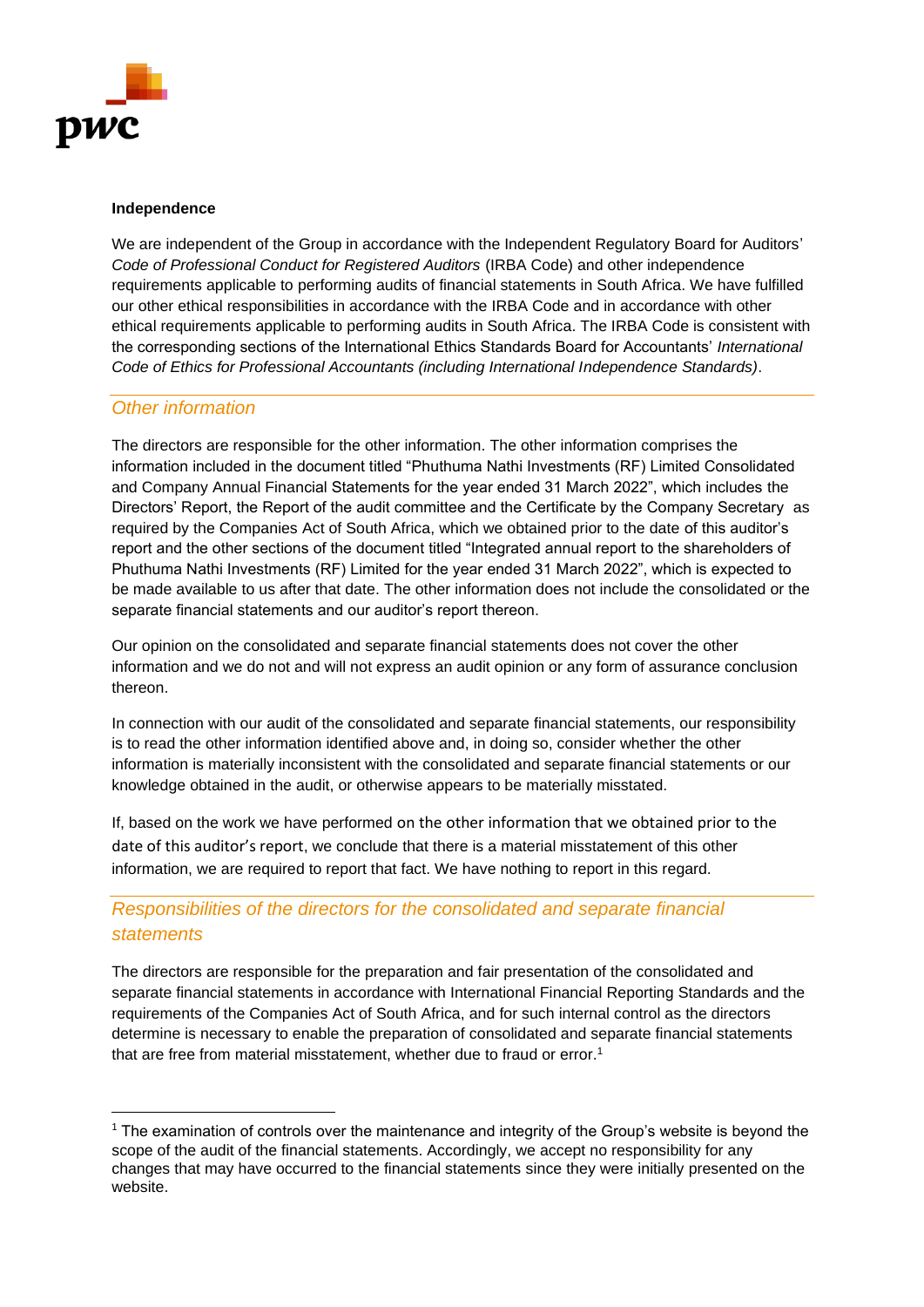

In preparing the consolidated and separate financial statements, the directors are responsible for assessing the Group and the Company's ability to continue as a going concern, disclosing, as applicable, matters related to going concern and using the going concern basis of accounting unless the directors either intend to liquidate the Group and/or the Company or to cease operations, or have no realistic alternative but to do so.

# *Auditor's responsibilities for the audit of the consolidated and separate financial statements*

Our objectives are to obtain reasonable assurance about whether the consolidated and separate financial statements as a whole are free from material misstatement, whether due to fraud or error, and to issue an auditor's report that includes our opinion. Reasonable assurance is a high level of assurance, but is not a guarantee that an audit conducted in accordance with ISAs will always detect a material misstatement when it exists. Misstatements can arise from fraud or error and are considered material if, individually or in the aggregate, they could reasonably be expected to influence the economic decisions of users taken on the basis of these consolidated and separate financial statements.

As part of an audit in accordance with ISAs, we exercise professional judgement and maintain professional scepticism throughout the audit. We also:

- Identify and assess the risks of material misstatement of the consolidated and separate financial statements, whether due to fraud or error, design and perform audit procedures responsive to those risks, and obtain audit evidence that is sufficient and appropriate to provide a basis for our opinion. The risk of not detecting a material misstatement resulting from fraud is higher than for one resulting from error, as fraud may involve collusion, forgery, intentional omissions, misrepresentations, or the override of internal control.
- Obtain an understanding of internal control relevant to the audit in order to design audit procedures that are appropriate in the circumstances, but not for the purpose of expressing an opinion on the effectiveness of the Group's and the Company's internal control.
- Evaluate the appropriateness of accounting policies used and the reasonableness of accounting estimates and related disclosures made by the directors.
- Conclude on the appropriateness of the directors' use of the going concern basis of accounting and, based on the audit evidence obtained, whether a material uncertainty exists related to events or conditions that may cast significant doubt on the Group's and the Company's ability to continue as a going concern. If we conclude that a material uncertainty exists, we are required to draw attention in our auditor's report to the related disclosures in the consolidated and separate financial statements or, if such disclosures are inadequate, to modify our opinion. Our conclusions are based on the audit evidence obtained up to the date of our auditor's report. However, future events or conditions may cause the Group and / or Company to cease to continue as a going concern.
- Evaluate the overall presentation, structure and content of the consolidated and separate financial statements, including the disclosures, and whether the consolidated and separate financial statements represent the underlying transactions and events in a manner that achieves fair presentation.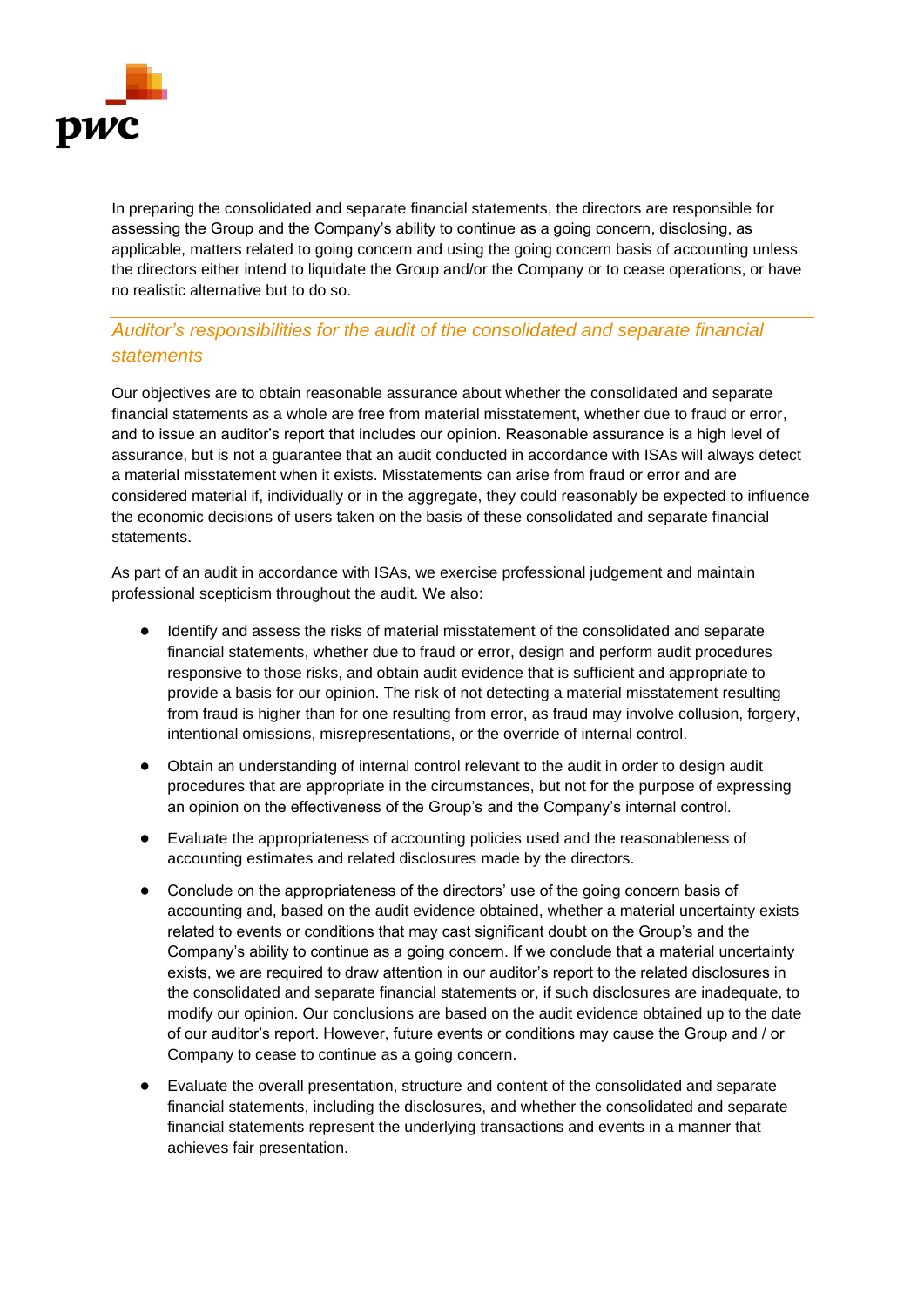

● Obtain sufficient appropriate audit evidence regarding the financial information of the entities or business activities within the group to express an opinion on the consolidated financial statements. We are responsible for the direction, supervision and performance of the group audit. We remain solely responsible for our audit opinion.

We communicate with the directors regarding, among other matters, the planned scope and timing of the audit and significant audit findings, including any significant deficiencies in internal control that we identify during our audit.

# *Report on other legal and regulatory requirements*

In terms of the IRBA Rule published in Government Gazette Number 39475 dated 4 December 2015, we report that PricewaterhouseCoopers Inc. has been the auditor of Phuthuma Nathi Investments (RF) Limited for 16 years.

PricewaterhouseCoopers Inc. Director: AM Motaung Registered Auditor Johannesburg, South Africa 9 June 2022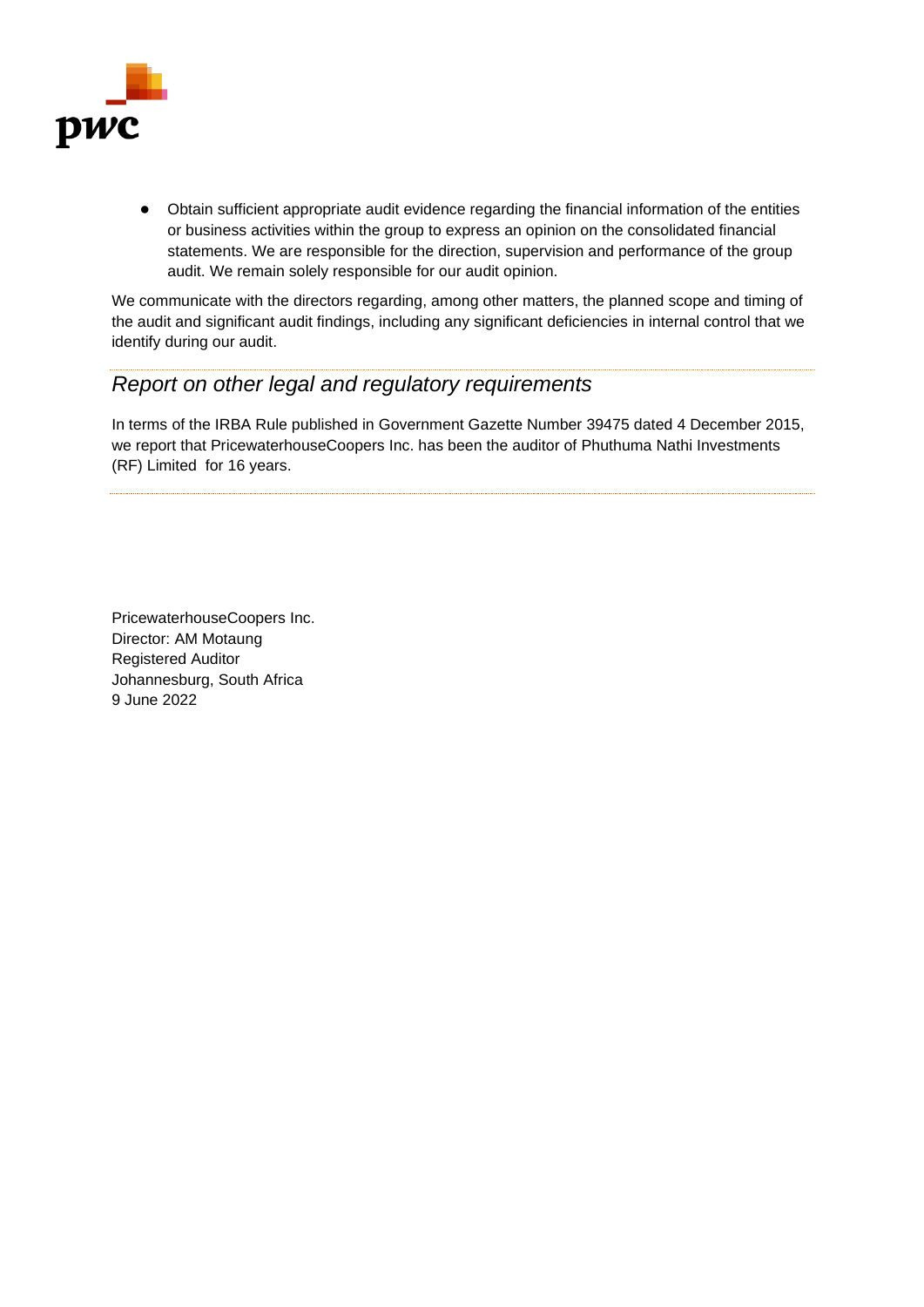Consolidated And Company Annual Financial Statements for the year ended 31 March 2022

# **Consolidated and company statements of financial position**

*as at 31 March 2022*

|                                                                 |              | Group         |               | Company       |               |
|-----------------------------------------------------------------|--------------|---------------|---------------|---------------|---------------|
|                                                                 | <b>Notes</b> | 2022<br>R'000 | 2021<br>R'000 | 2022<br>R'000 | 2021<br>R'000 |
| <b>Assets</b>                                                   |              |               |               |               |               |
| <b>Non-Current Assets</b>                                       |              | 6 684 423     | 6 638 918     | 6 684 423     | 6 638 918     |
| Investment in associate                                         | 3            | 6 6 8 4 4 2 3 | 6 638 918     | 6 684 423     | 6 638 918     |
| <b>Current Assets</b>                                           |              | 195 898       | 178 044       | 195 898       | 178 044       |
| Trade and other receivables                                     | 6            | 140788        | 107 355       | 140 788       | 107 355       |
| Cash and cash equivalents                                       | 13           | 55 110        | 70 689        | 55 110        | 70 689        |
| <b>TOTAL ASSETS</b>                                             |              | 6 880 321     | 6816962       | 6880321       | 6 816 962     |
| <b>Equity and Liabilities</b>                                   |              |               |               |               |               |
| Equity reserves attributable to the companies equity<br>holders |              | 6 681 961     | 6 637 032     | 6681961       | 6 637 032     |
| Share capital and premium                                       | 4            | 2 8 1 4 0 7 5 | 2 8 1 4 0 7 5 | 2814075       | 2 814 075     |
| Other reserves                                                  |              | 347 681       | 406 673       | 347 681       | 406 673       |
| Accumulated profit                                              |              | 3 5 2 0 2 0 5 | 3 4 1 6 2 8 4 | 3 5 20 20 5   | 3 4 1 6 2 8 4 |
| <b>Current Liabilities</b>                                      |              | 198 360       | 179 930       | 198 360       | 179 930       |
| Other payables                                                  | 5            | 198 360       | 179 930       | 198 360       | 179 930       |
| <b>TOTAL EQUITY AND LIABILITIES</b>                             |              | 6880321       | 6816962       | 6880321       | 6 816 962     |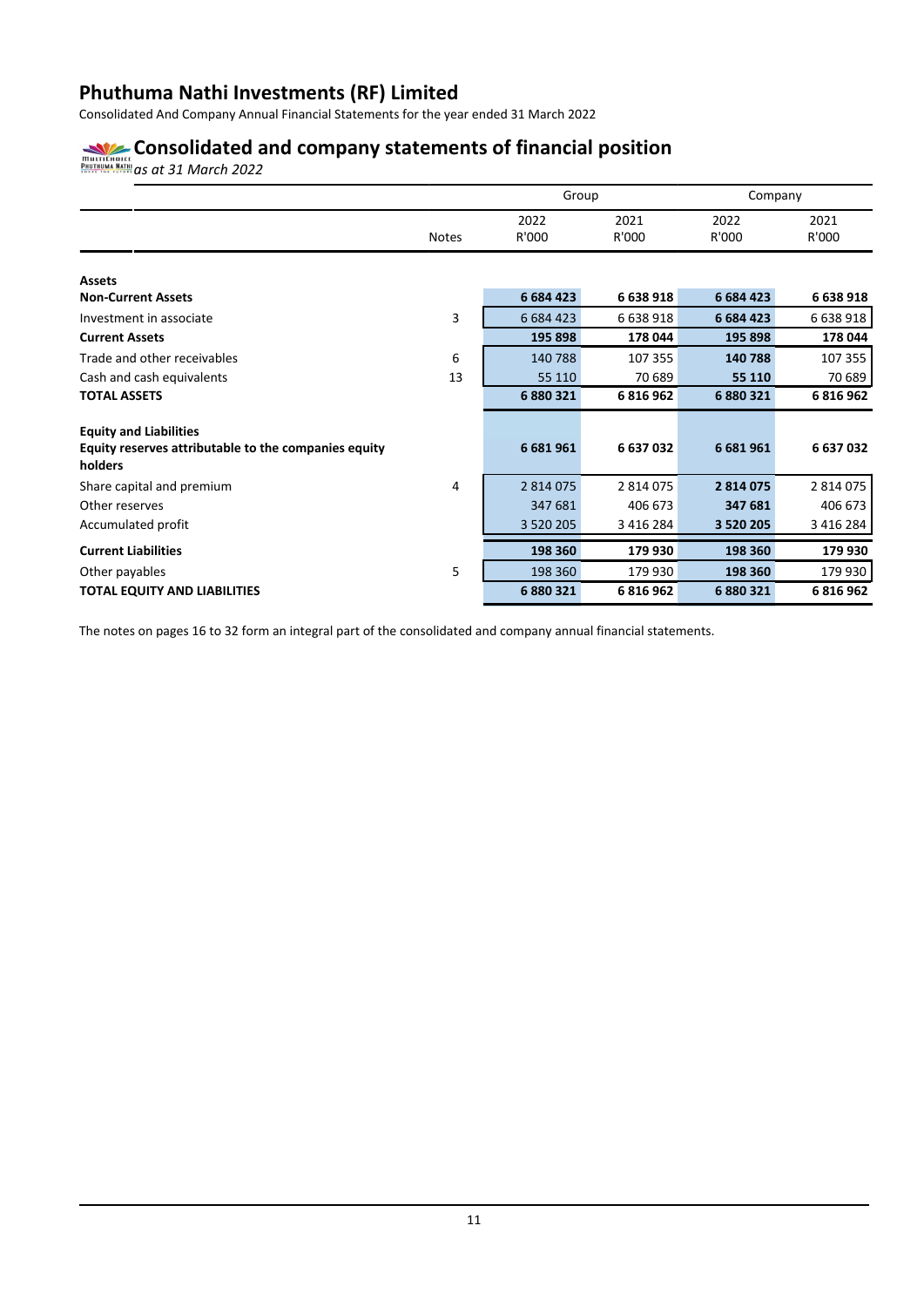Consolidated And Company Annual Financial Statements for the year ended 31 March 2022

# **Consolidated and company statements of profit or loss**

*for the year ended 31 March 2022*

|                                                                            |              |               | Group         |               | Company       |
|----------------------------------------------------------------------------|--------------|---------------|---------------|---------------|---------------|
|                                                                            | <b>Notes</b> | 2022<br>R'000 | 2021<br>R'000 | 2022<br>R'000 | 2021<br>R'000 |
| Operating expenses                                                         | 7            | (576)         | (743)         | (576)         | (743)         |
| <b>Operating loss</b>                                                      |              | (576)         | (743)         | (576)         | (743)         |
| Share of equity accounted results of associate                             |              | 1604497       | 1975090       | 1604497       | 1975090       |
| <b>Profit before taxation</b>                                              |              | 1603921       | 1974347       | 1603921       | 1974347       |
| Taxation                                                                   | 8            |               |               |               |               |
| Profit for the year                                                        |              | 1603921       | 1974347       | 1603921       | 1974347       |
| Earnings per share (cents)                                                 |              |               |               |               |               |
| Earnings per share based on 67 500 000 (2021: 67 500 000)<br>issued shares |              | 23,76         | 29,25         | 23,76         | 29,25         |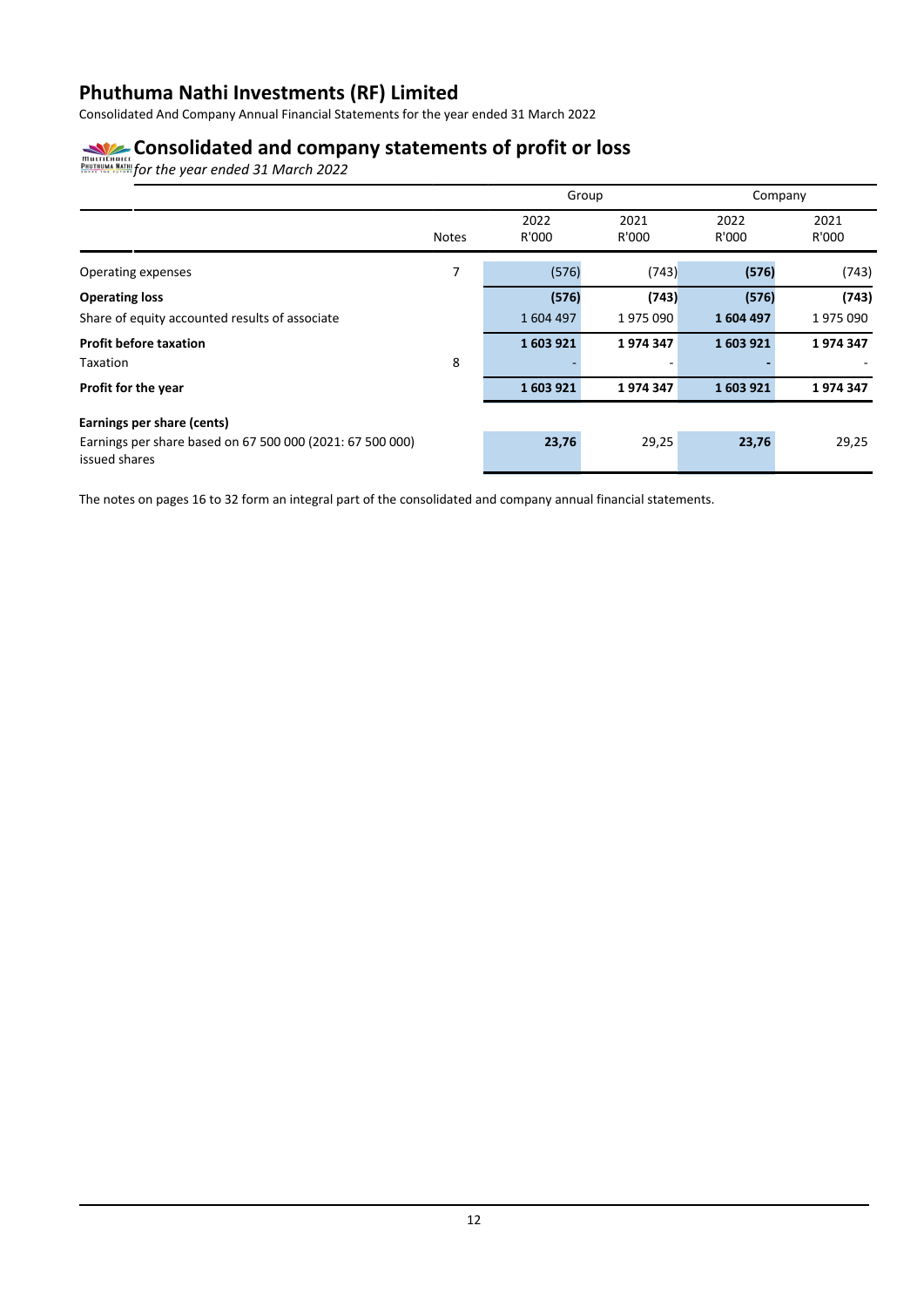Consolidated And Company Annual Financial Statements for the year ended 31 March 2022

# **Consolidated and company statements of comprehensive income**

*for the year ended 31 March 2022*

|                                                                  |              |           | Group    |           | Company  |
|------------------------------------------------------------------|--------------|-----------|----------|-----------|----------|
|                                                                  |              | 2022      | 2021     | 2022      | 2021     |
|                                                                  | <b>Notes</b> | R'000     | R'000    | R'000     | R'000    |
| Net profit for the year                                          |              | 1603921   | 1974347  | 1603921   | 1974347  |
| Total other comprehensive income, net of tax, for the year:      |              |           |          |           |          |
| Items that may be reclassified subsequently to profit or loss    |              |           |          |           |          |
| Share of comprehensive income of equity accounted<br>investments | 3            | (58992)   | (889516) | (58992)   | (889516) |
| Total comprehensive income                                       |              | 1 544 929 | 1084831  | 1 544 929 | 1084831  |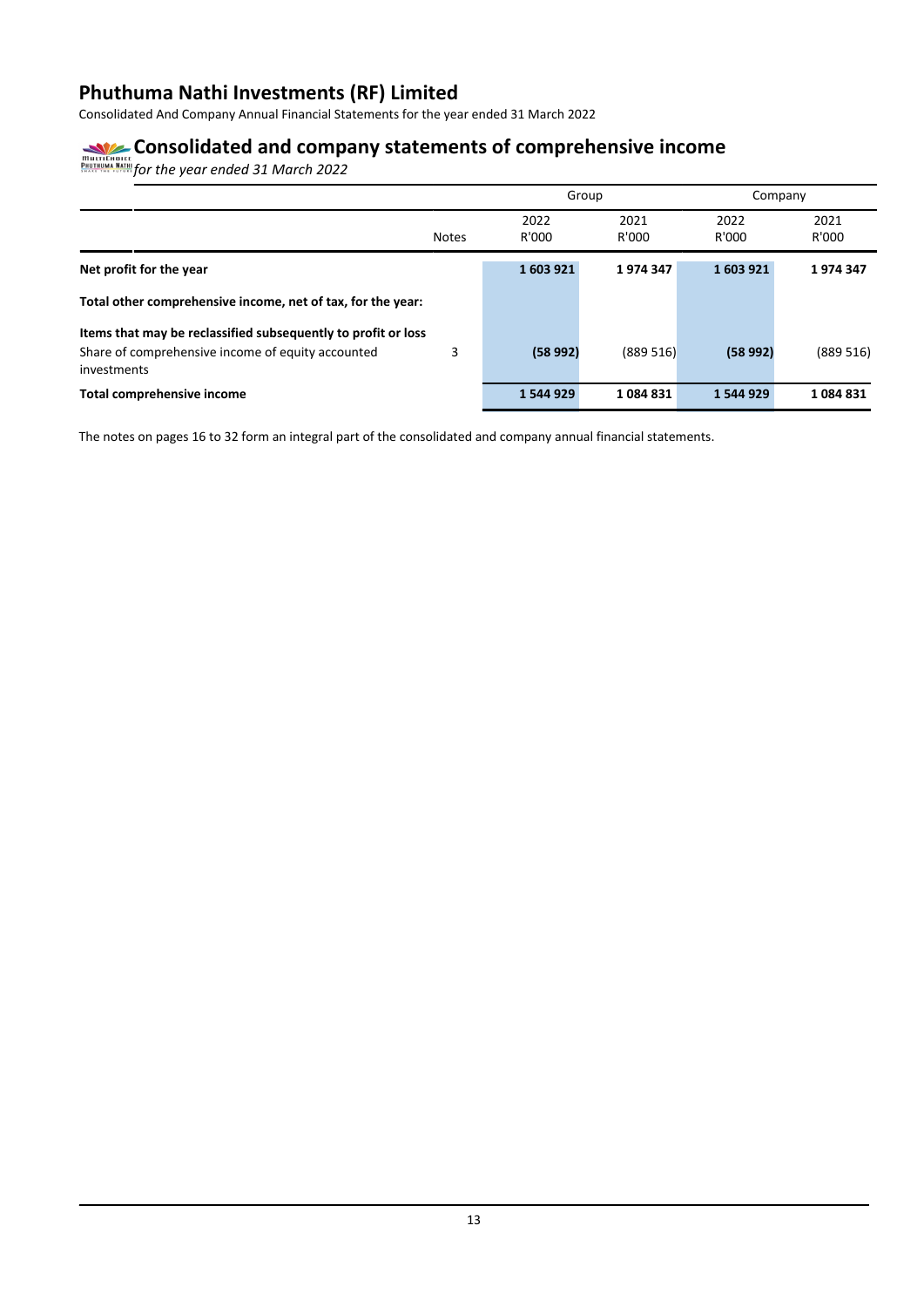Consolidated And Company Annual Financial Statements for the year ended 31 March 2022

# **Consolidated and company statements of changes in equity**

*for the year ended 31 March 2022*

|                                |              | Share capital and Other reserves <sup>1</sup><br>share premium |           | Accumulated<br>profit | Total equity |
|--------------------------------|--------------|----------------------------------------------------------------|-----------|-----------------------|--------------|
|                                | <b>Notes</b> | R'000                                                          | R'000     | R'000                 | R'000        |
|                                |              |                                                                |           |                       |              |
| Group                          |              |                                                                |           |                       |              |
| <b>Balance at 1 April 2020</b> |              | 2814075                                                        | 1 296 189 | 2941223               | 7051487      |
| Profit for the year            |              |                                                                |           | 1974347               | 1974347      |
| Other comprehensive loss       |              |                                                                | (889516)  |                       | (889516)     |
| Liquidation distribution       |              |                                                                |           | 714                   | 714          |
| Dividends declared             |              |                                                                |           | (1500000)             | (1500000)    |
| Balance at 31 March 2021       |              | 2814075                                                        | 406 673   | 3 4 1 6 2 8 4         | 6637032      |
| Profit for the year            |              |                                                                |           | 1603921               | 1603921      |
| Other comprehensive loss       |              |                                                                | (58992)   |                       | (58992)      |
| Dividends declared             |              |                                                                |           | (1500000)             | (1500000)    |
| Balance at 31 March 2022       |              | 2814075                                                        | 347 681   | 3 5 20 20 5           | 6681961      |
| Company                        |              |                                                                |           |                       |              |
| <b>Balance at 1 April 2020</b> |              | 2814075                                                        | 1 296 189 | 2 941 325             | 7051589      |
| Profit for the year            |              |                                                                |           | 1974347               | 1974347      |
| Other comprehensive loss       |              |                                                                | (889516)  |                       | (889516)     |
| Liquidation distribution       |              |                                                                |           | 612                   | 612          |
| Dividends declared             | 14           |                                                                |           | (1500000)             | (1500000)    |
| Balance at 31 March 2021       |              | 2814075                                                        | 406 673   | 3 4 1 6 2 8 4         | 6637032      |
| Profit for the year            |              |                                                                |           | 1603921               | 1603921      |
| Other comprehensive loss       |              |                                                                | (58992)   |                       | (58992)      |
| Dividends declared             | 14           |                                                                |           | (1500000)             | (1500000)    |
| Balance at 31 March 2022       |              | 2814075                                                        | 347 681   | 3 5 20 20 5           | 6681961      |

<sup>1</sup>*Other reserves consist of of fair value reserve from gains and losses on available-for-sale investments.*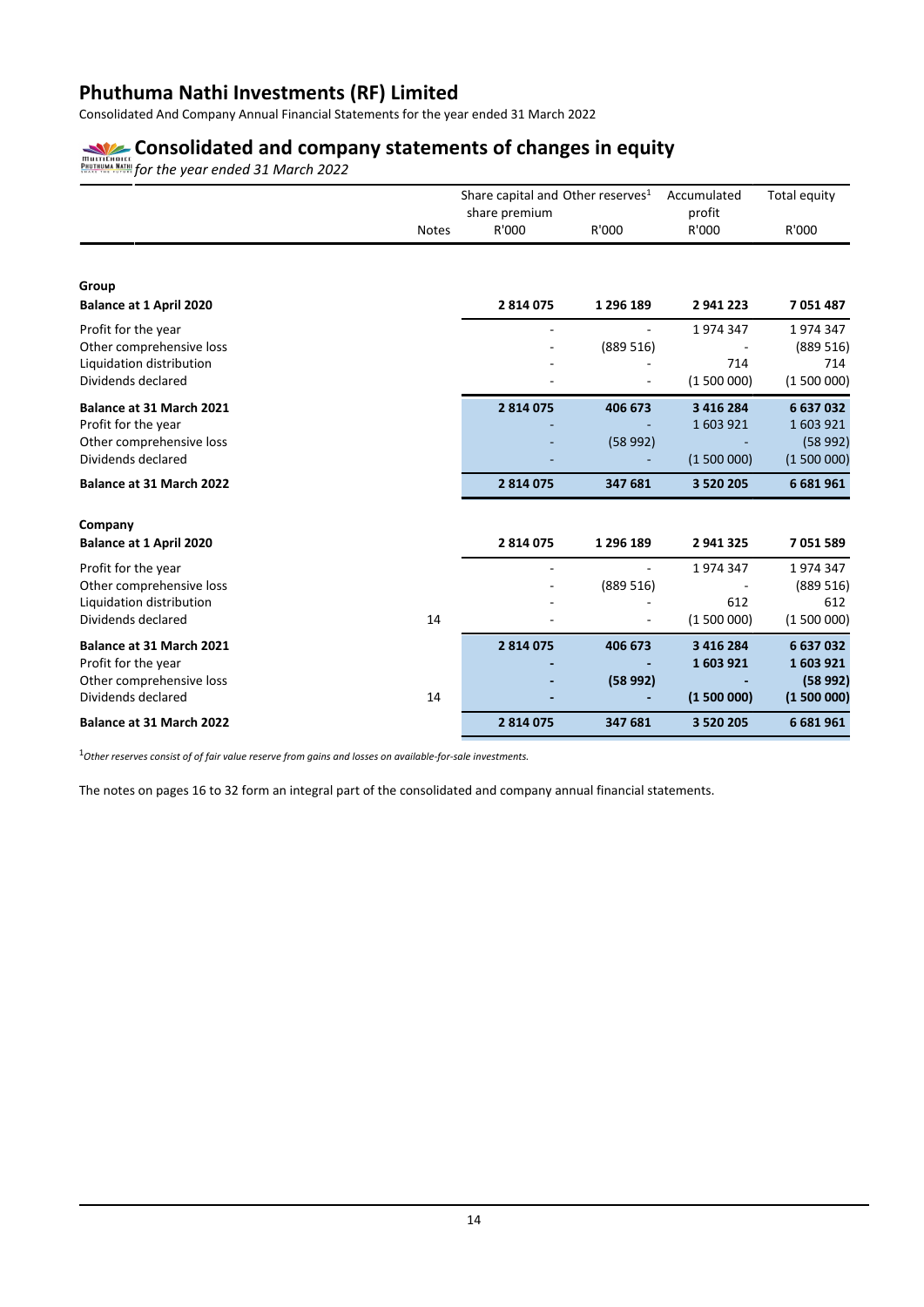Consolidated And Company Annual Financial Statements for the year ended 31 March 2022

# **Consolidated and company statements of cash flows**

*for the year ended 31 March 2022*

|                                                        |              |           | Group     |           | Company   |
|--------------------------------------------------------|--------------|-----------|-----------|-----------|-----------|
|                                                        |              | 2022      | 2021      | 2022      | 2021      |
|                                                        | <b>Notes</b> | R'000     | R'000     | R'000     | R'000     |
| Cash flows from operating activities                   |              |           |           |           |           |
| Cash outflow from operations                           | 9            | (52384)   | (52988)   | (52384)   | (52612)   |
| Dividends received from associate                      | 3            | 1 500 000 | 1 500 000 | 1 500 000 | 1 500 000 |
| Net cash generated from operating activities           |              | 1447616   | 1447012   | 1447616   | 1447388   |
|                                                        |              |           |           |           |           |
| Cash flows from financing activities                   | 14           |           |           |           |           |
| Dividends paid to ordinary shareholders                | 5            | (1463195) | (1471026) | (1463195) | (1471026) |
| Liquidation distribution                               |              |           | 714       |           | 612       |
| Net cash utilised in financing activities              |              | (1463195) | (1470312) | (1463195) | (1470414) |
|                                                        |              |           |           |           |           |
| Net movement in cash and cash equivalents              |              | (15 579)  | (23 300)  | (15579)   | (23026)   |
| Cash and cash equivalents at the beginning of the year |              | 70 689    | 93 989    | 70 689    | 93 715    |
| Cash and cash equivalents at the end of the year       | 13           | 55 110    | 70 689    | 55 110    | 70 689    |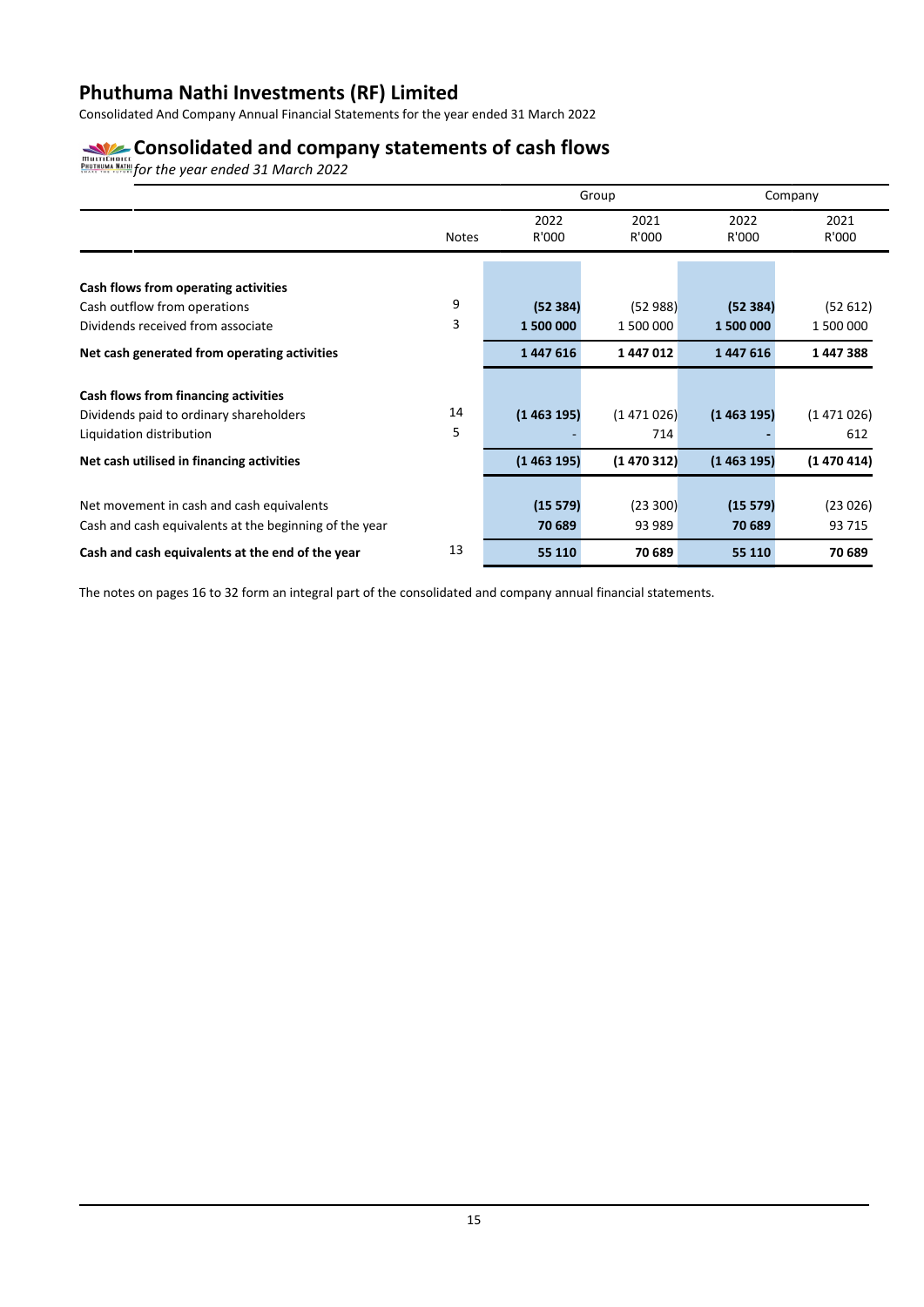Consolidated And Company Annual Financial Statements for the year ended 31 March 2022

# **Notes to the annual financial statements**

*FOR TRIMER ATTRES AT LAND CONTROLLER TO VEG THE YEAR OLD MATH STRUMM NATH for the year ended 31 March 2022* 

### **1. Basis of preparation**

The consolidated and company annual financial statements have been prepared in accordance with International Financial Reporting Standards (IFRS) and interpretations issued by the IFRS Interpretations Committee (IFRS IC) applicable to companies reporting under IFRS. The consolidated and company annual financial statements comply with IFRS as issued by the International Accounting Standards Board (IASB). The consolidated and company annual financial statements have been prepared on a historical cost basis.

The preparation of the consolidated and company annual financial statements in conformity with IFRS requires the use of certain critical accounting estimates. It also requires management to exercise judgement in the process of applying the entity's accounting policies. These estimates and assumptions affect the reported amounts of assets, liabilities at the reporting date as well as the reported profit or loss for the year. Although estimates are based on management's best knowledge and judgement of current facts as at the reporting date, the actual outcome may differ from these estimates, possibly significantly.

The Group's financial statements have been consolidated to include the subsidiary Phuthuma Nathi Investments 2 (RF) Limited.

### **2. Principal accounting policies**

The accounting policies have been applied consistently compared to the prior year, with the exception of new standards required to be adopted in terms of IFRS. For further details refer to note 16.

### **Financial instruments**

Financial assets and financial liabilities are recognised in the consolidated and company statements of financial position when the company becomes a party to the contractual provisions of the instrument.

Financial assets and financial liabilities are initially measured at fair value. Transaction costs that are directly attributable to the acquisition or issue of financial assets and financial liabilities (other than financial assets and financial liabilities at fair value through profit or loss) are added to or deducted from the fair value of the financial assets or financial liabilities, as appropriate, on initial recognition. Transaction costs directly attributable to the acquisition of financial assets or financial liabilities at fair value through profit or loss are recognised immediately in profit or loss.

### **Financial assets**

All recognised financial assets are measured subsequently in their entirety at either amortised cost or fair value, depending on the classification of the financial assets.

### *Classification of financial assets*

Debt instruments that meet the following conditions are measured subsequently at amortised cost:

- the financial asset is held within a business model whose objective is to hold financial assets in order to collect contractual cash flows; and
- the contractual terms of the financial asset give rise on specified dates to cash flows that are solely payments of principal and interest on the principal amount outstanding.

### *Derecognition of financial assets*

The group derecognises a financial asset only when the contractual rights to the cash flows from the asset expire, or when it transfers the financial asset and substantially all the risks and rewards of ownership of the asset to another party*.*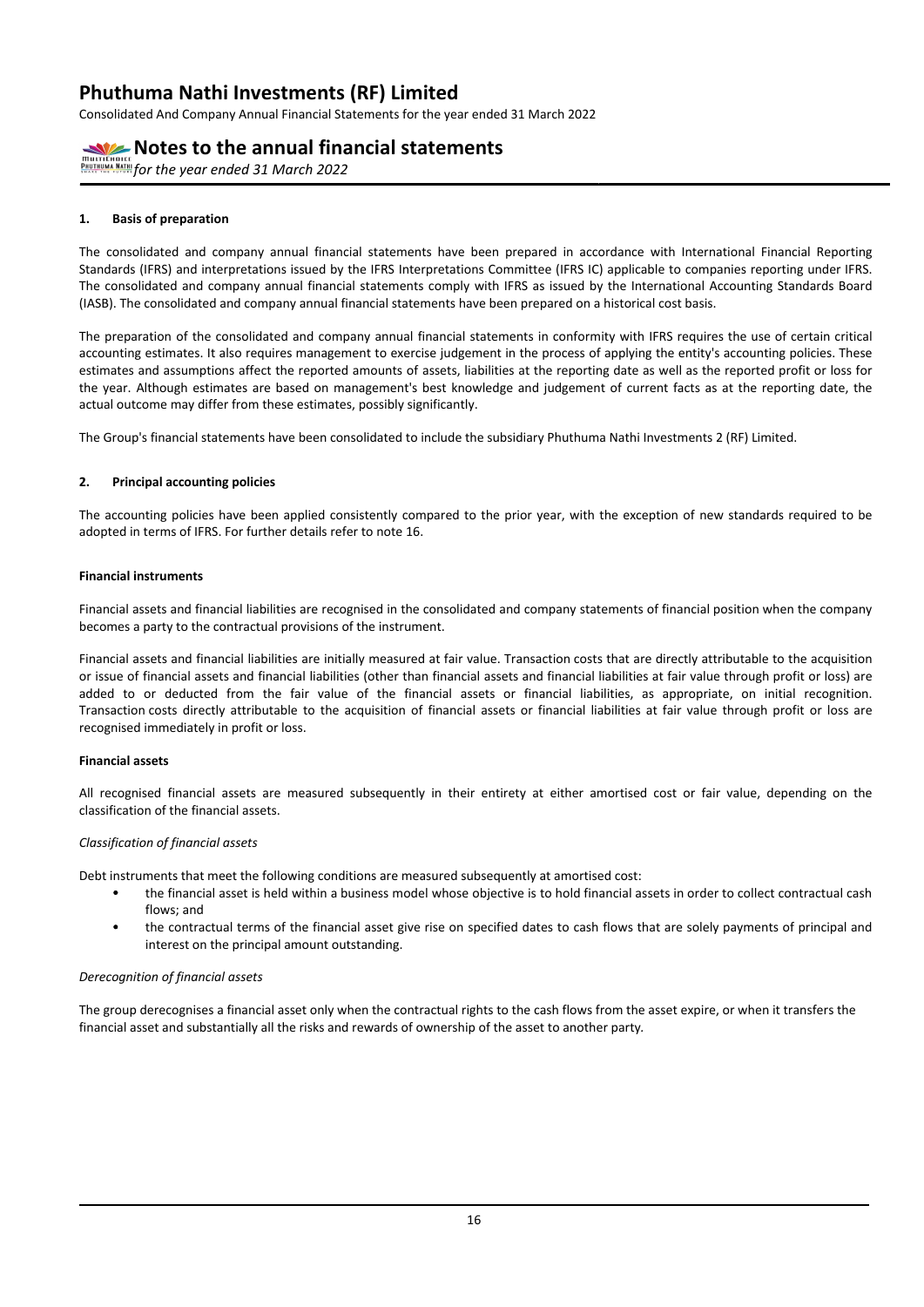Consolidated And Company Annual Financial Statements for the year ended 31 March 2022

# **Notes to the annual financial statements**

### **2. Principal accounting policies (continued)**

### *Impairment of financial assets*

The company recognises a simplified loss allowance approach for expected credit losses on amounts due from related parties, sundry debtors and dividend float receivable. The amount of expected credit losses is updated at each reporting date to reflect changes in credit risk since initial recognition of the respective financial instrument.

In assessing whether the credit risk on a financial instrument has increased significantly since initial recognition, Phuthuma Nathi Investments (RF) Limited (PN) compares the risk of a default occurring on the financial instrument at the reporting date with the risk of a default occurring on the financial instrument at the date of initial recognition. In making this assessment, PN considers both quantitative and qualitative information that is reasonable and supportable, including historical experience and forward looking information that is available without undue cost or effort. Forward looking information considered includes the future prospects of the industries in which the PN debtors operate, obtained from economic expert reports, governmental bodies, and other similar organisations, as well as consideration of various external sources of actual and forecast economic information that relate to the PN core operations.

In particular, the following information is taken into account when assessing whether credit risk has increased significantly since initial recognition:

- an actual or expected significant deterioration in the financial instrument's credit rating;
- significant deterioration in external market indicators of credit risk for a particular financial instrument;
- existing or forecast adverse changes in business, financial or economic conditions that are expected to cause a significant
- decrease in the debtor's ability to meet its debt obligations;
- an actual or expected significant deterioration in the operating results of the debtor; and
- significant increases in credit risk on other financial instruments of the same debtor.

Irrespective of the outcome of the above assessment, PN presumes that the credit risk on a financial asset has increased significantly when contractual payments are past due.

Despite the foregoing, PN assumes that the credit risk on a financial instrument has not increased significantly since initial recognition if the financial instrument is determined to have low credit risk at the reporting date. A financial instrument is determined to have low credit risk if:

- the financial instrument has a low risk of default;
- the debtor has a strong capacity to meet its contractual cash flow obligations in the near term; and
- adverse changes in economic and business conditions in the longer term may, but will not necessarily, reduce the ability of the beneficiary to fulfil its contractual cash flow obligations.

The group holds the following financial assets:

### **Cash and cash equivalents**

Cash and cash equivalents are measured at initial recognition at fair value, and are subsequently measured at amortised cost using the effective interest rate method.

For the purposes of the consolidated and company statements of cash flows, cash and cash equivalents comprise deposits held on call with banks.

Bank overdrafts are included within borrowings in current liabilities on the consolidated and company statements of financial position. The group does not have any overdraft facilities in use.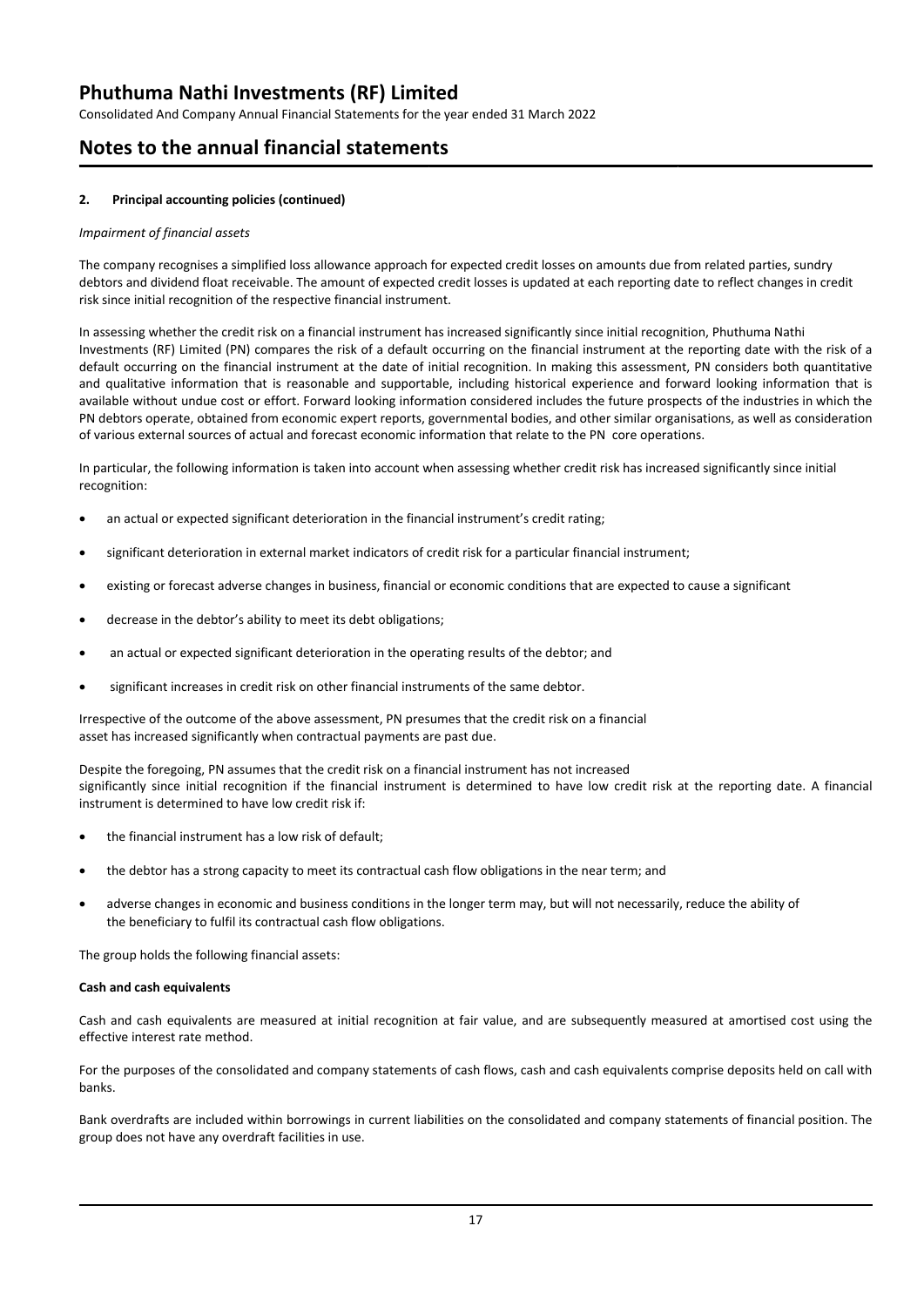Consolidated And Company Annual Financial Statements for the year ended 31 March 2022

# **Notes to the annual financial statements**

### **2. Principal accounting policies (continued)**

### **Trade and other receivables**

Trade and other receivables are recognised initially at fair value and subsequently measured at amortised cost using the effective interest method, less loss allowance.

These comprise of sundry debtors and the dividend float receivable.

### **Investment in associate**

The investment in associate is initially measured at cost and subsequently equity accounted. They are included in non-current assets until management dispose of the investment.

### **Investment in subsidiaries**

Subsidiaries are all entities (including special purpose entities) over which the company has the power to govern the financial and operating policies generally accompanying a shareholding of more than half of the voting rights. The existence and effect of potential voting rights that are currently exercisable or convertible are considered when assessing whether the company controls another entity.

The company's accounting policy is to recognise investments in subsidiaries at cost in accordance with IAS 27. The initial cost is determined based on the fair value of the assets received or the shares issued.

Investments in subsidiaries are accounted for at cost less impairment. Cost is adjusted to reflect changes in consideration arising from contingent consideration amendments. Cost also includes direct attributable costs of investments.

Acquisition-related costs are expensed as incurred.

### **Financial liabilities**

Debt and equity instruments are classified as either financial liabilities or as equity in accordance with the substance of the contractual arrangements and the definitions of a financial liability and an equity instrument.

Financial liabilities are recognised when the company becomes party to the contractual provisions of the relevant instrument. Financial liabilities are derecognised when they are extinguished, that is discharged, cancelled or expired.

Financial liabilities are measured subsequently at amortised cost using the effective interest method. The effective interest method is a method of calculating the amortised cost of a financial liability and of allocating interest expense over the relevant period. The effective interest rate is the rate that exactly discounts estimated future cash payments (including all fees and points paid or received that form an integral part of the effective interest rate, transaction costs and other premiums or discounts) through the expected life of the financial liability, or (where appropriate) a shorter period, to the amortised cost of a financial liability.

Financial liabilities are presented as current liabilities if payment is due or could be demanded within 12 months. If not, they are presented as non-current liabilities.

Financial liabilities are offset and the net amount is reported in the statement of financial position when there is a legally enforceable right to offset the recognised amounts and there is an intention to settle on a net basis.

The group holds the following financial liabilities:

### **Other payables**

Other payables are subsequently measured at amortised cost. These comprise of Trade payables and Ordinary shareholders for dividends.

Other payables are recognised initially at fair value, and subsequently measured at amortised cost using the effective interest method. These comprise of related parties, other payables and ordinary shareholders for dividends.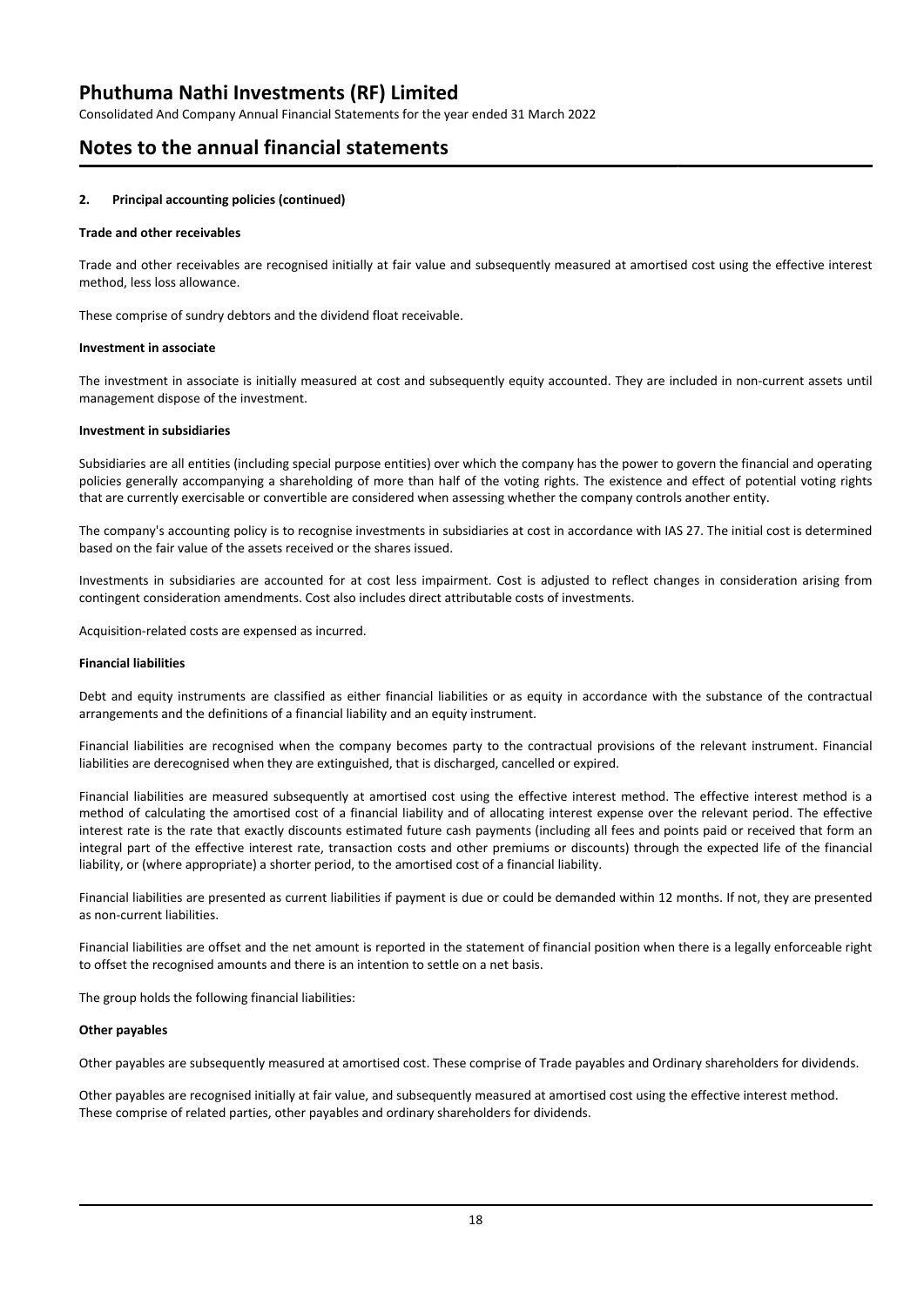Consolidated And Company Annual Financial Statements for the year ended 31 March 2022

# **Notes to the annual financial statements**

### **2. Principal accounting policies (continued)**

### **Significant Judgements and estimates**

The preparation of the financial statements in accordance with IFRS requires management to make judgements, estimates and assumptions that affect the application of the policies and reported amounts of assets and liabilities, income and expenses.

The estimates and associated assumptions are based on the historical experience and various other factors that are believed to be reasonable under the circumstances.

Actual results may differ from these estimates. Estimates and underlying assumptions are reviewed on an ongoing basis. Revisions to accounting estimates are recognised in the period in which estimates are revised.

### **Functional and presentation currency**

The consolidated and company annual financial statements are presented in South African Rand, which is the company's functional and presentation currency.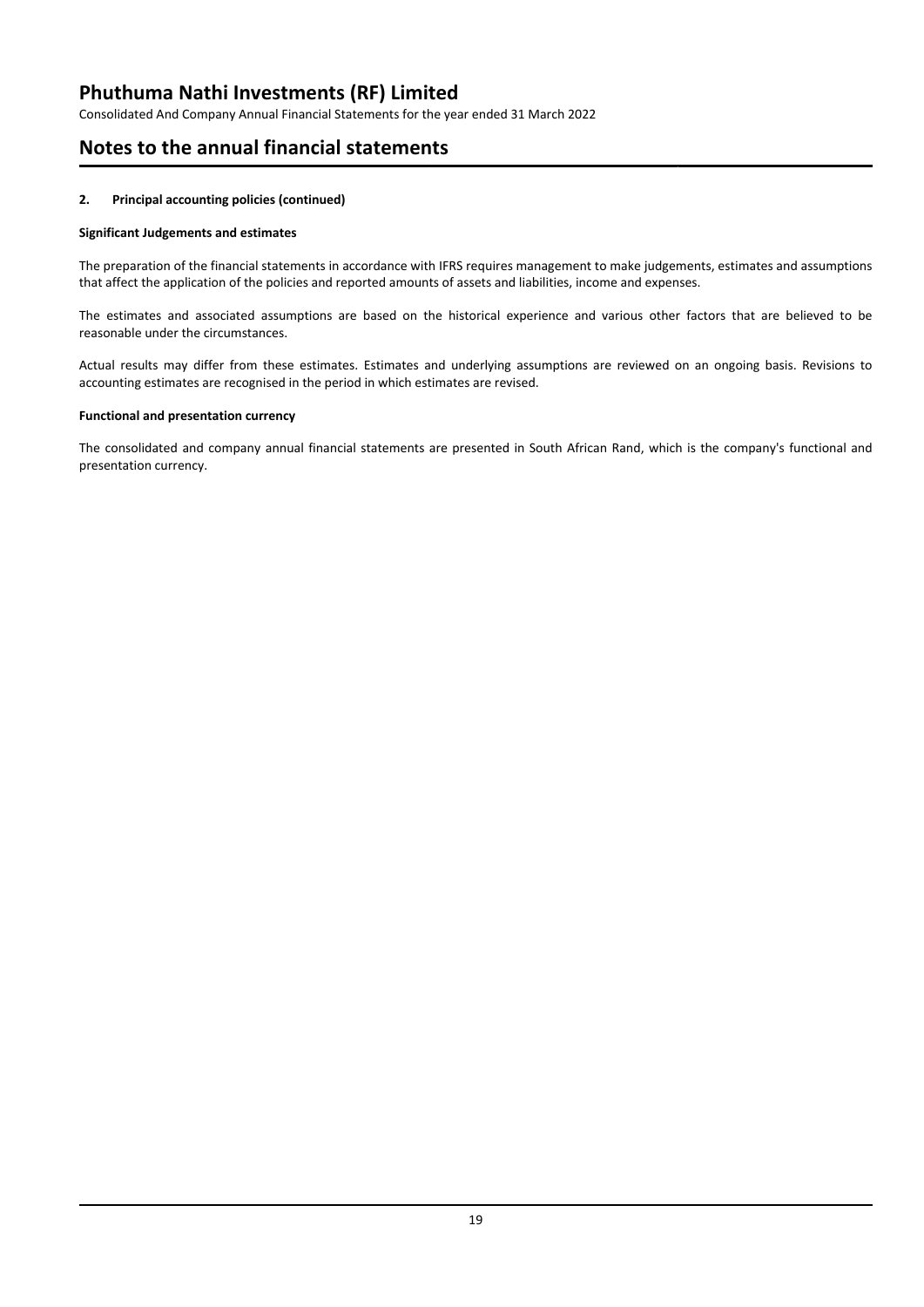Consolidated And Company Annual Financial Statements for the year ended 31 March 2022

# **Notes to the annual financial statements**

### **3. Investment in associate**

Associates are entities over which the company exercises significant influence, but which it does not control or jointly control. Significant influence is the power to participate in the financial and operating policy decisions of the investee but not control or joint control over those policies. Associates are all entities over which the company has significant influence but not control, generally accompanying a shareholding of between 20% and 50% of the voting rights. Investments in associates are accounted for using the equity method of accounting. Under the equity method, the investment is initially recognised at cost, and the carrying amount is increased or decreased to recognise the investor's share of the profit or loss of the investee after the date of acquisition. The company's investment in associates includes notional goodwill identified on acquisition.

The company applies the "cost accumulation" method for an increased stake in an existing associate. With this method the cost of an associate acquired in stages is measured as the sum of the consideration paid for each purchase plus a share of the investee's profits and other equity movements. Any acquisition-related costs are treated as part of the investment in the associate.

If the ownership interest in an associate is reduced but significant influence is retained, only a proportionate share of the amounts previously recognised in other comprehensive income is reclassified to profit or loss where appropriate.

When the company ceases to exercise significant influence, any retained interest is remeasured to its fair value, with the change in the carrying value recognised in the income statement. This fair value is the initial carrying amount for the purposes of subsequent accounting for the retained interest. In addition, any amounts previously recognised in other comprehensive income in respect of the disposed associate are accounted for as if the company had directly disposed of the related assets or liabilities. This may mean that amounts previously recognised in other comprehensive income are reclassified to the income statement.

The company's share of other comprehensive income and other changes in net assets of the associate is recognised in the statement of comprehensive income. When the company's share of losses in an associate equals or exceeds its interest in the associate, including any unsecured receivables, the company does not recognise any further losses, unless it has incurred legal or constructive obligations or made payments on behalf of the associate. The cumulative post-acquisition movements are adjusted against the carrying amount of the investment. Dividends receivable from associates are recognised as a reduction in the carrying amount of the investment.

Investments in associates are assessed for impairment where indicators of impairment are present. If impaired, the carrying value of the company's investment in the associate is adjusted to its recoverable amount and the resulting loss allowance is included adjacent to "Share of equity accounted results of associates" in the income statement.

Profits or losses resulting from upstream and downstream transactions between the company and its associate are recognised in the company's consolidated and company annual financial statements only to the extent of unrelated investor's interests in the associates. Unrealised losses are eliminated, unless the loss provides evidence of impairment of the asset transferred. Accounting policies of associates have been changed where necessary to ensure consistency of the policies adopted by the company.

Dilution gains and losses arising in investments in associates are recognised in the income statement.

The company's total investment in MCSAH is 25% (2021: 25%) as at the end of the financial period.

The principal activities of MCSAH is the operation of video-entertainment services both via satellite and online platforms. This is an unlisted investment that is accounted for using the equity method of accounting.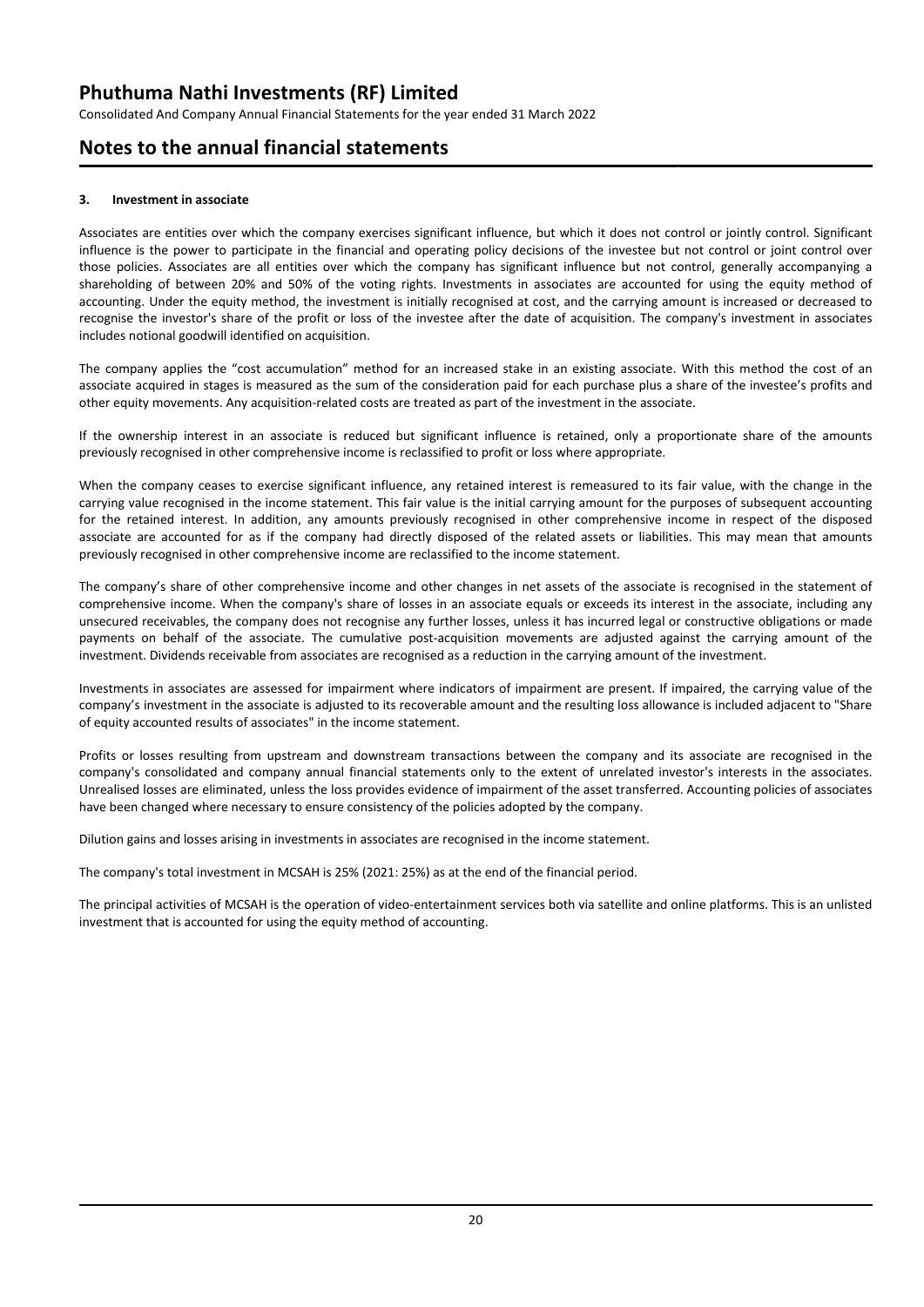Consolidated And Company Annual Financial Statements for the year ended 31 March 2022

# **Notes to the annual financial statements**

|    |                                     |               | <b>Group and Company</b> |  |
|----|-------------------------------------|---------------|--------------------------|--|
|    |                                     | 2022<br>R'000 | 2021<br>R'000            |  |
| 3. | Investment in associate (continued) |               |                          |  |

# **Movement** in carrying

| At the beginning of the year<br>Share of net profit<br>Share of changes in other reserves<br>Dividends received<br>Analysis of carrying amount<br>Cost<br>Additional investment | 6 638 918<br>1604497<br>(58992)<br>(1500000)<br>6 6 8 4 4 2 3<br>2 3 6 4 0 7 5 | 7 0 5 3 3 4 4<br>1975090<br>(889 516)<br>(1500000)<br>6 638 918<br>2 250 000<br>2 3 6 4 0 7 5 |
|---------------------------------------------------------------------------------------------------------------------------------------------------------------------------------|--------------------------------------------------------------------------------|-----------------------------------------------------------------------------------------------|
|                                                                                                                                                                                 |                                                                                |                                                                                               |
|                                                                                                                                                                                 |                                                                                |                                                                                               |
|                                                                                                                                                                                 |                                                                                |                                                                                               |
|                                                                                                                                                                                 |                                                                                |                                                                                               |
|                                                                                                                                                                                 |                                                                                |                                                                                               |
|                                                                                                                                                                                 |                                                                                |                                                                                               |
|                                                                                                                                                                                 |                                                                                |                                                                                               |
|                                                                                                                                                                                 |                                                                                |                                                                                               |
|                                                                                                                                                                                 |                                                                                |                                                                                               |
| Share of equity accounted results of associate                                                                                                                                  | (1149728)                                                                      | (40195)                                                                                       |
| Share of changes in associate's other comprehensive income                                                                                                                      | 2 3 6 9 0 6 9                                                                  | 1 2 1 4 0 3 1                                                                                 |
| Gain on empowerment transaction                                                                                                                                                 | 851 007                                                                        | 851007                                                                                        |
| At the end of the year                                                                                                                                                          | 6 6 8 4 4 2 3                                                                  | 6 638 918                                                                                     |
| Reconciliation of carrying amount                                                                                                                                               |                                                                                |                                                                                               |
| Share of net assets of associate                                                                                                                                                | 3 174 191                                                                      | 2883720                                                                                       |
| Notional goodwill on initial acquisition                                                                                                                                        | 1910000                                                                        | 1910000                                                                                       |
| Fair value uplift on net identifiable assets                                                                                                                                    | 1 5 1 2 2 6 2                                                                  | 1757228                                                                                       |
| Notional goodwill on additional investment                                                                                                                                      | 87970                                                                          | 87970                                                                                         |
| Carrying amount                                                                                                                                                                 | 6 684 423                                                                      | 6 638 918                                                                                     |

There has been no objective evidence of impairment of the associate in the current or prior years.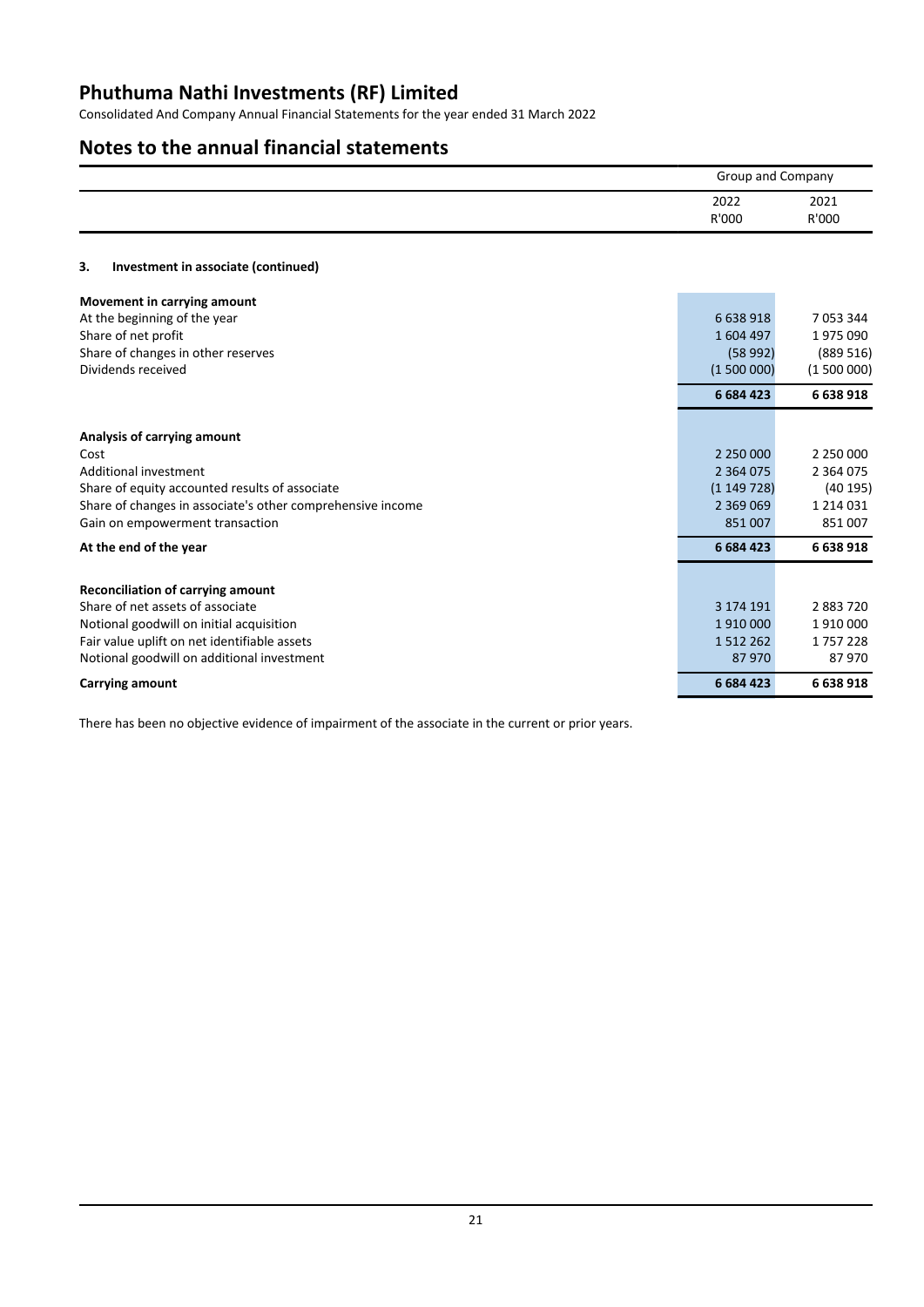Consolidated And Company Annual Financial Statements for the year ended 31 March 2022

# **Notes to the annual financial statements**

| 2022               | 2021 |
|--------------------|------|
| دما التقا<br>ал на | R'n  |

# **3. Investment in associate (continued)**

### **Summarised financial information of unlisted associate as per its annual financial statements**

| <b>Summarised Statement of Financial Performance</b>   |          |          |
|--------------------------------------------------------|----------|----------|
| Revenue                                                | 43 3 50  | 41 034   |
| Cost of providing services and sale of goods           | (23 218) | (20 247) |
| <b>Gross profit</b>                                    | 20 132   | 20787    |
| Other operating (losses)/gains                         | (277)    | 41       |
| Net impairment loss on trade receivables               | (88)     | (121)    |
| Selling, general and administration costs              | (9116)   | (8683)   |
| <b>Operating profit</b>                                | 10 651   | 12024    |
| Interest income                                        | 393      | 330      |
| Net foreign exchange translation (losses)/gains        | (275)    | 701      |
| Reversal of impairment of equity accounted investments |          |          |
| Share of equity-accounted results                      | 8        | (18)     |
| Interest expense                                       | (603)    | (649)    |
| <b>Profit before taxation</b>                          | 10 182   | 12 3 8 8 |
| Taxation                                               | (2930)   | (3536)   |
| Profit for the year                                    | 7 2 5 2  | 8852     |
| Other comprehensive loss                               | (449)    | (2734)   |
| Total comprehensive income                             | 6803     | 6 1 1 8  |
|                                                        |          |          |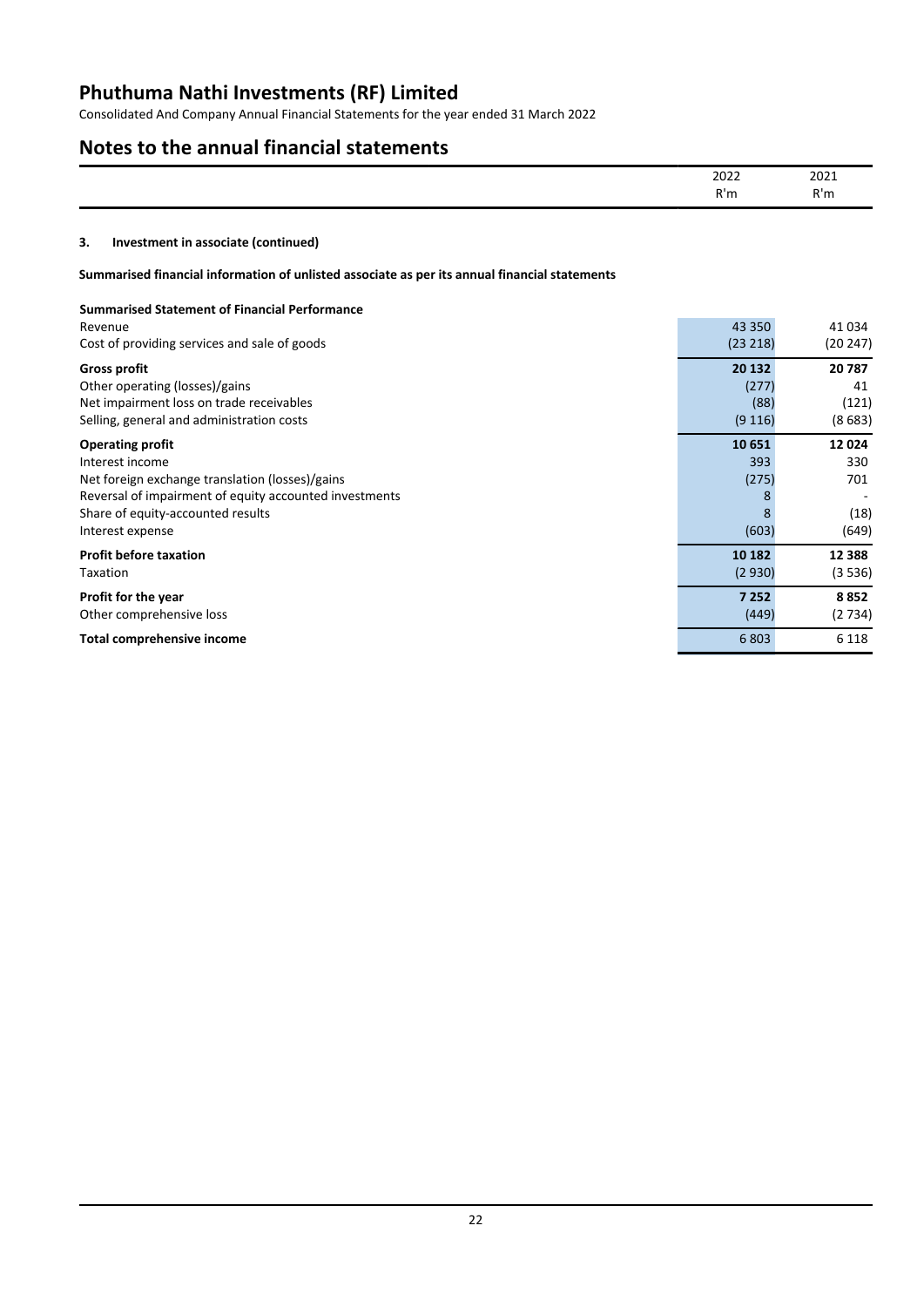Consolidated And Company Annual Financial Statements for the year ended 31 March 2022

# **Notes to the annual financial statements**

|                                                              | 2022<br>R'm      | 2021<br>R'm     |
|--------------------------------------------------------------|------------------|-----------------|
| Investment in associate (continued)<br>3.                    |                  |                 |
| <b>Summarised Statement of Financial Position</b>            |                  |                 |
| <b>Assets</b>                                                |                  |                 |
| Non-current                                                  | 13835<br>18 5 73 | 14 706<br>17688 |
| Current                                                      |                  |                 |
| <b>Total assets</b>                                          | 32 408           | 32 394          |
| <b>Liabilities</b>                                           |                  |                 |
| Non-current                                                  | 7771             | 9658            |
| Current                                                      | 11940            | 11 197          |
| <b>Total liabilities</b>                                     | 19711            | 20855           |
|                                                              |                  |                 |
| <b>Total net assets</b>                                      | 12 697           | 11539           |
| Equity reserves attributable to the companies equity holders | 12 697           | 11534           |
| Non-controlling interest                                     |                  | 5               |
|                                                              | 12 697           | 11539           |
|                                                              |                  |                 |
| Reconciliation of equity reserves carrying amount            |                  |                 |
| Opening balance                                              | 11 5 34          | 12 2 12         |
| Profit for the year                                          | 7 2 7 2          | 8847            |
| Other comprehensive loss                                     | (449)            | (2734)          |
| Share-based compensation movement                            | (55)             | (37)            |
| Dividends declared                                           | (5979)           | (5979)          |
| Hedging reserve basis adjustment                             | 402              | (775)           |
| Transactions with non-controlling shareholders               | (28)             |                 |
| <b>Closing balance</b>                                       | 12 697           | 11534           |
|                                                              |                  |                 |
| Group and company share (%)                                  | 25               | 25              |
| Group and company share (R)                                  | 3 1 7 4          | 2884            |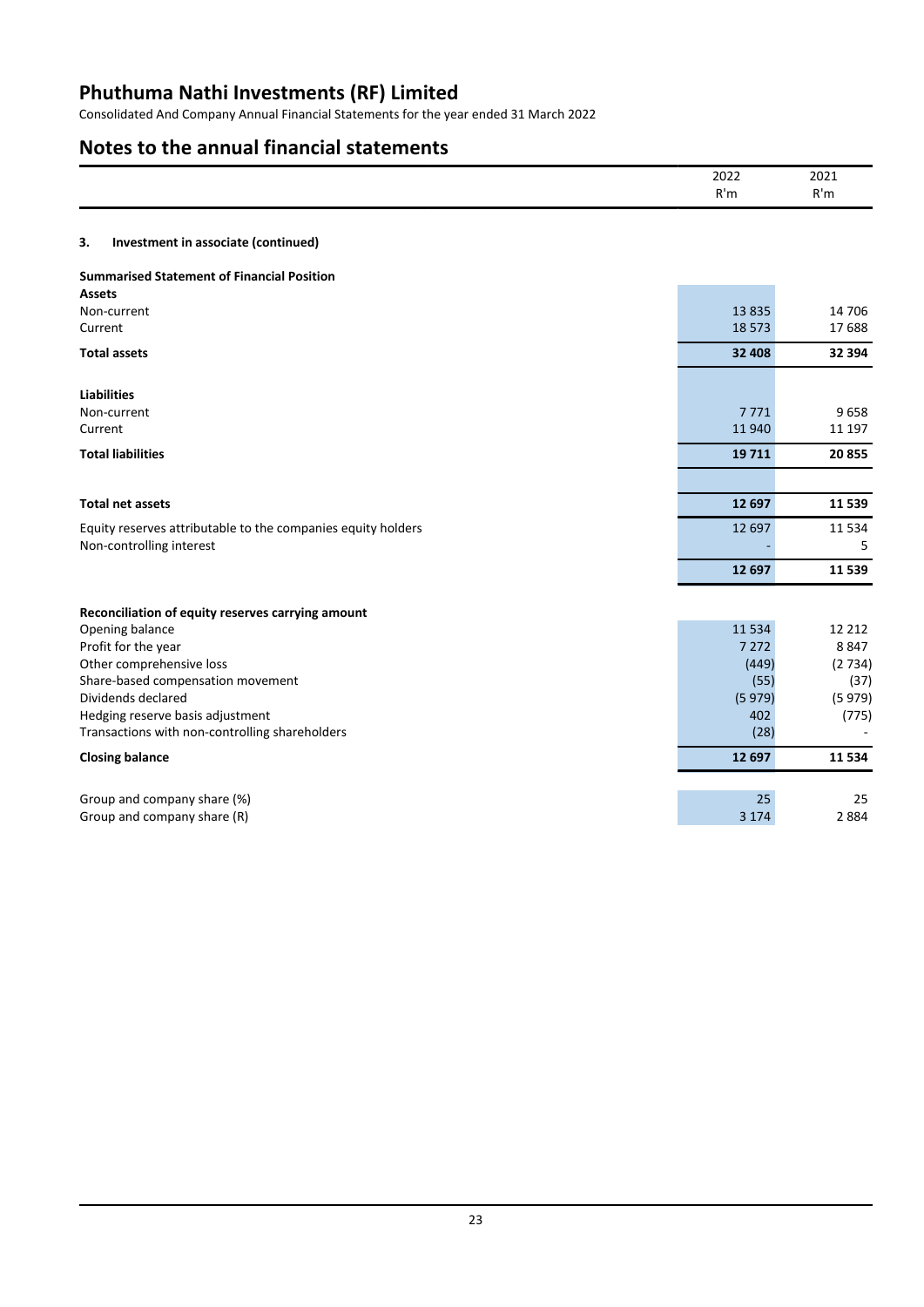Consolidated And Company Annual Financial Statements for the year ended 31 March 2022

# **Notes to the annual financial statements**

|                                                                                              |               | <b>Group and Company</b> |  |
|----------------------------------------------------------------------------------------------|---------------|--------------------------|--|
|                                                                                              | 2022<br>R'000 | 2021<br>R'000            |  |
| Share capital and premium<br>4.                                                              |               |                          |  |
| Ordinary shares are classified as equity.                                                    |               |                          |  |
| <b>Authorised</b><br>90 000 000 ordinary shares of R0.0001 each                              |               | $\ast$                   |  |
| * Amounts below R1 000.                                                                      |               |                          |  |
| Issued (and fully paid up)<br>67 500 000 ordinary shares of R0.0000001 each<br>Share premium | 2 8 1 4 0 7 5 | $\ast$<br>2 814 075      |  |
|                                                                                              | 2814075       | 2814075                  |  |

*\* Amount less than R1 000.*

#### **Capital management**

The group's objectives when managing capital is to safeguard its ability to continue as a going concern, so that it can continue to provide adequate returns to shareholders and benefits for other stakeholders. The group relies upon distributions, including dividends, from its associate company to generate the funds necessary to meet the obligations and other cash flow requirements of the group. The group follows a risk-based approach to the determination of the optimal capital structure. The group manages the capital structure and makes adjustments to it in the light of changes in economic conditions and the risk characteristics of the underlying assets. In order to maintain or modify the capital structure, the group may adjust the amount of dividends paid to shareholders. The group does not have a formally targeted leverage policy.

### **5. Other payables**

Accounts payable are presented as current liabilities since payment is due or could be demanded within 12 months. Other payables are recognised initially at fair value and subsequently measured at amortised cost using the effective interest method.

### **Dividend distributions**

Dividend distributions to the company's shareholders are recognised as a deduction to equity in the company's consolidated and company annual financial statements in the period in which the dividends are approved by the company's shareholders. Ordinary shareholder for dividends relates to dividends still outstanding to shareholders at year end.

#### **Other payables**

|                                     |    | 198 360 | 179 930 |
|-------------------------------------|----|---------|---------|
| Ordinary shareholders for dividends |    | 191 398 | 175 022 |
| Other payables                      |    |         |         |
| Trade payables - related parties    | 10 | 6959    | 4 9 0 5 |
|                                     |    |         |         |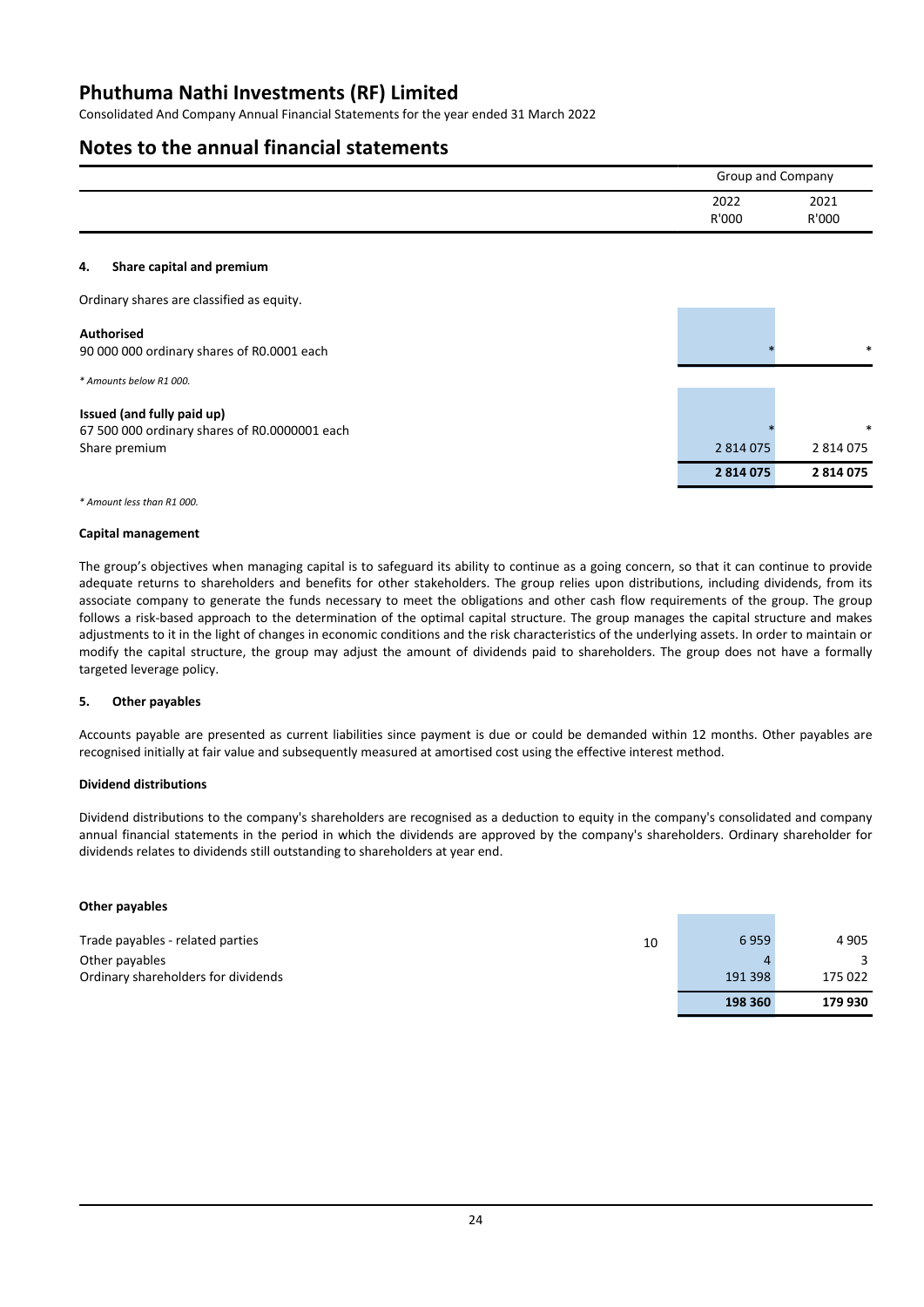Consolidated And Company Annual Financial Statements for the year ended 31 March 2022

# **Notes to the annual financial statements**

|               | Group and Company |  |
|---------------|-------------------|--|
| 2022<br>R'000 | 2021<br>R'000     |  |

### **6. Trade and other receivables**

The dividend float receivable relates to unclaimed dividend float receivables from Singular services for cash held on behalf of the company by Singular services to administer the disbursement of unclaimed dividends to shareholders as and when shareholders come forward.

| Dividend float receivable | 140 788 | 107 355 |
|---------------------------|---------|---------|
|                           | 140 788 | 107 355 |

### **7. Operating expenses**

The following items have been charged in arriving at operating profit:

| Audit fees               | 576 | 691 |
|--------------------------|-----|-----|
| Sundry debtors write-off |     | 52  |
|                          | 576 | 743 |

### **8. Taxation**

### **Tax expense**

The tax expense for the period comprises current and deferred tax. Tax is recognised in the income statement, except to the extent that it relates to items recognised in other comprehensive income or directly in equity. In such cases, the related tax is also recognised in other comprehensive income or directly in equity, respectively.

### **Current income tax**

The normal South African company tax rate applied for the year ending 31 March 2022 is 28% (2021: 28%). The current income tax charge is calculated on the basis of the tax laws enacted or substantively enacted at the statement of financial position date in South Africa. Management periodically evaluates positions taken in tax returns with respect to situations where the applicable tax regulations are subject to interpretation and establishes provisions where appropriate on the basis of amounts expected to be paid to tax authorities.

### **Dividend withholding tax**

Dividend withholding tax is payable at a rate of 20% on dividends distributed to certain shareholders. This tax is not attributable to the company but is collected by a 3rd Party and paid to the tax authorities on behalf of the shareholders.

### **Deferred tax assets and liabilities**

Deferred taxation is provided on the taxable or deductible temporary differences arising between the tax bases of assets and liabilities and their carrying values for financial reporting purposes. However, deferred tax liabilities are not recognised if they arise from the initial recognition of notional goodwill or from the initial recognition of an asset or liability in a transaction, other than a business combination that at the time of the transaction affects neither the accounting nor the taxable profit or loss. Deferred tax assets are recognised to the extent that it is probable that future taxable profit will be available against which deductible temporary differences and unused tax losses can be utilised.

A deferred tax asset is regarded as recoverable and therefore recognised only when, on the basis of all available evidence, it is probable that future taxable profit will be available against which the temporary differences (including carried forward tax losses) can be utilised.

Deferred tax assets and liabilities are offset when there is a legally enforceable right to offset current tax assets against current tax liabilities, and when the deferred income taxes relate to income taxes levied by the same taxation authority on either the taxable company, or different taxable entities where there is an intention to settle the balances on a net basis.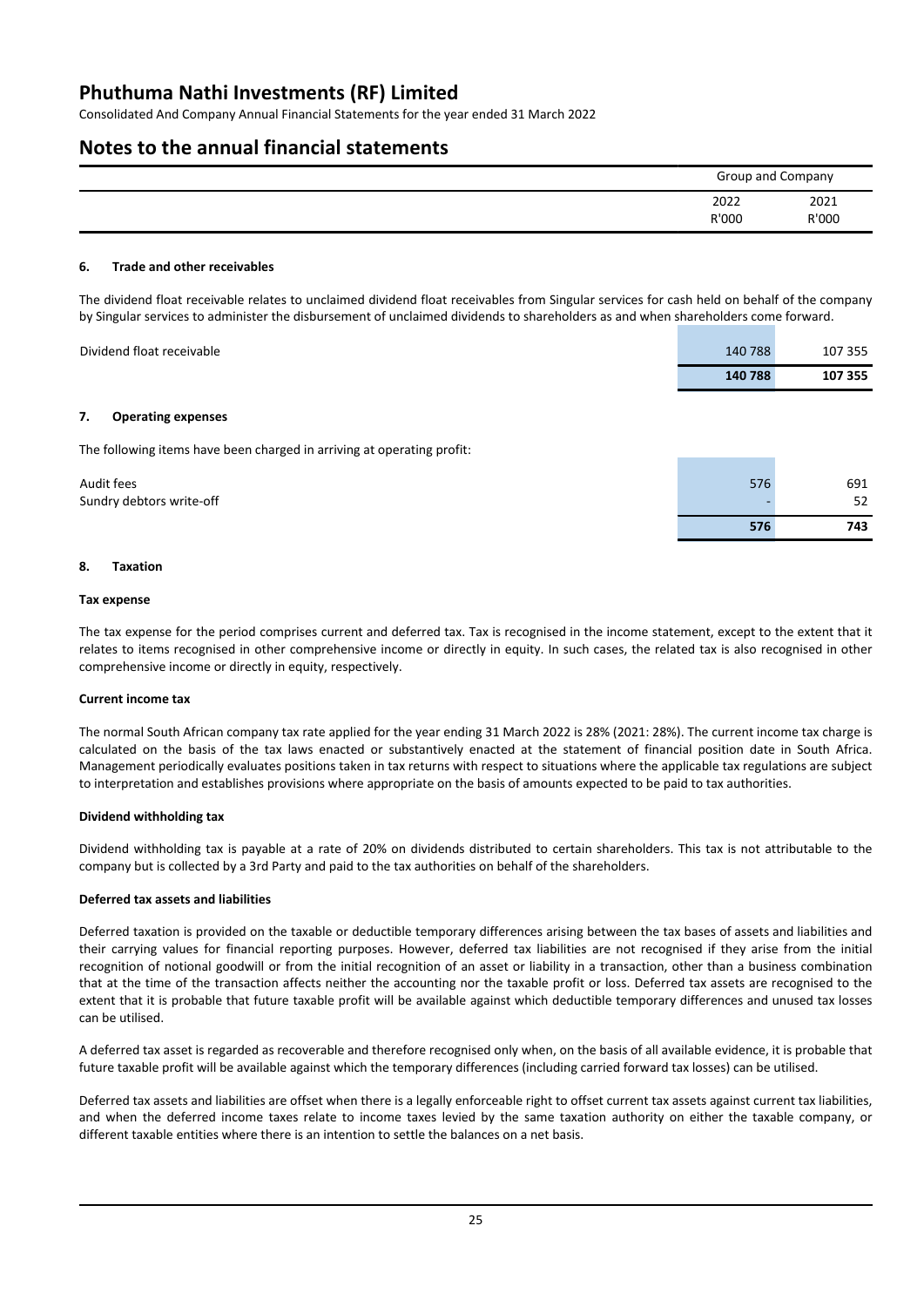Consolidated And Company Annual Financial Statements for the year ended 31 March 2022

# **Notes to the annual financial statements**

| Group and Company |       |
|-------------------|-------|
| 2022              | 2021  |
| R'000             | R'000 |

### **8. Taxation (continued)**

There are no deferred tax assets or liabilities at 31 March 2022 and 2021.

During the 2022 budget speech by the South African minister of finance on 23 February 2022, the minister confirmed a rate change from 28% to 27% which was considered to be substantively enacted from this date. The rate change has no material impact on the 2022 amounts.

### **Tax rate reconciliation**

Reconciliation between applicable tax rate and average effective tax rate.

| Statutory tax rate                          | 28,00 %     | 28,00 %                  |
|---------------------------------------------|-------------|--------------------------|
| Earnings from associate recognised post tax | $(28,00)\%$ | $(28,00)\%$              |
|                                             |             | $\overline{\phantom{a}}$ |

No deferred tax has been recognised on the associate because dividends received from MCSAH are exempt from tax as the company has no intention to dispose of the investment.

| Group |       | Company |       |
|-------|-------|---------|-------|
| 2022  | 2021  | 2022    | 2021  |
| R'000 | R'000 | R'000   | R'000 |

### **9. Cash outflow from operations**

|           |                    |           | 1974347                                                                                  |
|-----------|--------------------|-----------|------------------------------------------------------------------------------------------|
|           |                    |           |                                                                                          |
| (1604497) |                    | (1604497) | (1975037)                                                                                |
| (1604497) |                    | (1604497) | (1975089)                                                                                |
|           | 52                 |           | 52                                                                                       |
| (51808)   |                    | (51808)   | (51921)                                                                                  |
| (333382)  |                    | (333382)  | (48071)                                                                                  |
| (18426)   |                    | (18426)   | (3851)                                                                                   |
|           |                    |           | (52612)                                                                                  |
|           | 1603921<br>(52384) | 1974347   | 1603921<br>(1975038)<br>(1975090)<br>(52 297)<br>(48071)<br>(4227)<br>(52988)<br>(52384) |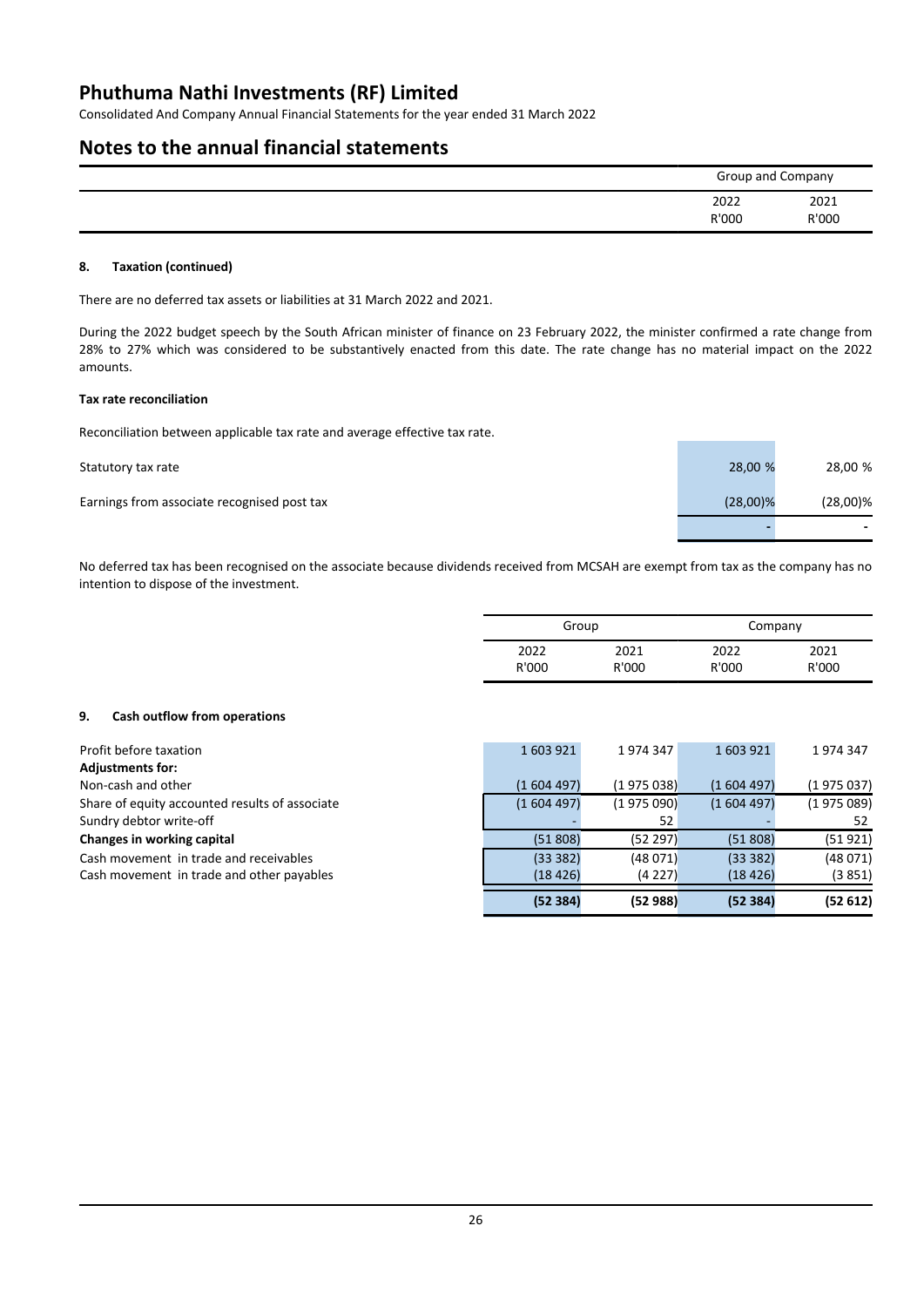Consolidated And Company Annual Financial Statements for the year ended 31 March 2022

# **Notes to the annual financial statements**

| 2021<br>2022 |      | Group and Company |       |
|--------------|------|-------------------|-------|
|              | Note | R'000             | R'000 |

### **10. Related parties**

Associate - MultiChoice South Africa Holdings Proprietary Limited. Subsidiary of associate - MultiChoice South Africa Proprietary Limited.

| Dividend received<br>MultiChoice South Africa Holdings Proprietary Limited     | 1 500 000 | 1 500 000 |
|--------------------------------------------------------------------------------|-----------|-----------|
| Amounts due to related parties<br>MultiChoice South Africa Proprietary Limited | 6959      | 4 9 0 5   |

The above current balance, with MultiChoice South Africa Proprietary Limited, is unsecured, interest free and has no fixed terms of repayment.

As per the memorandum of incorporation (MOI), Phuthuma Nathi Investments (RF) Limited shall not earn any revenue and/or incur any expenses related to the trading of Phuthuma Nathi Investments (RF) Limited shares. MultiChoice South Africa Proprietary Limited shall incur all expenses related to the trading of Phuthuma Nathi Investments (RF) Limited shares.

MultiChoice South Africa Proprietary Limited has earned and incurred the following income and expenses related to the trading of Phuthuma Nathi Shares for the year ended 31 March 2022 in terms of the MOI requirements:

| Group         |               | Company       |               |
|---------------|---------------|---------------|---------------|
| 2022<br>R'000 | 2021<br>R'000 | 2022<br>R'000 | 2021<br>R'000 |
|               |               |               |               |
| 1492          | 2025          | 1492          | 2025          |
| (14)          | (17)          | (14)          | (17)          |
| 576           | (5 206)       | 576           | (5104)        |
| 2054          | (3198)        | 2054          | (3096)        |

Related party income relates to interest earned on unclaimed dividends and expenses relate to bank charges on bank accounts and audit fees paid by MCSA on behalf of the group. Other amounts received/(paid) relates to repayments of the outstanding balances during the year.

### **Transactions with non-executive directors**

As per the MOI, directors of Phuthuma Nathi Investments (RF) Limited shall not earn directors fees from either the company or any related company as compensation for their duties as Phuthuma Nathi Investments (RF) Limited directors.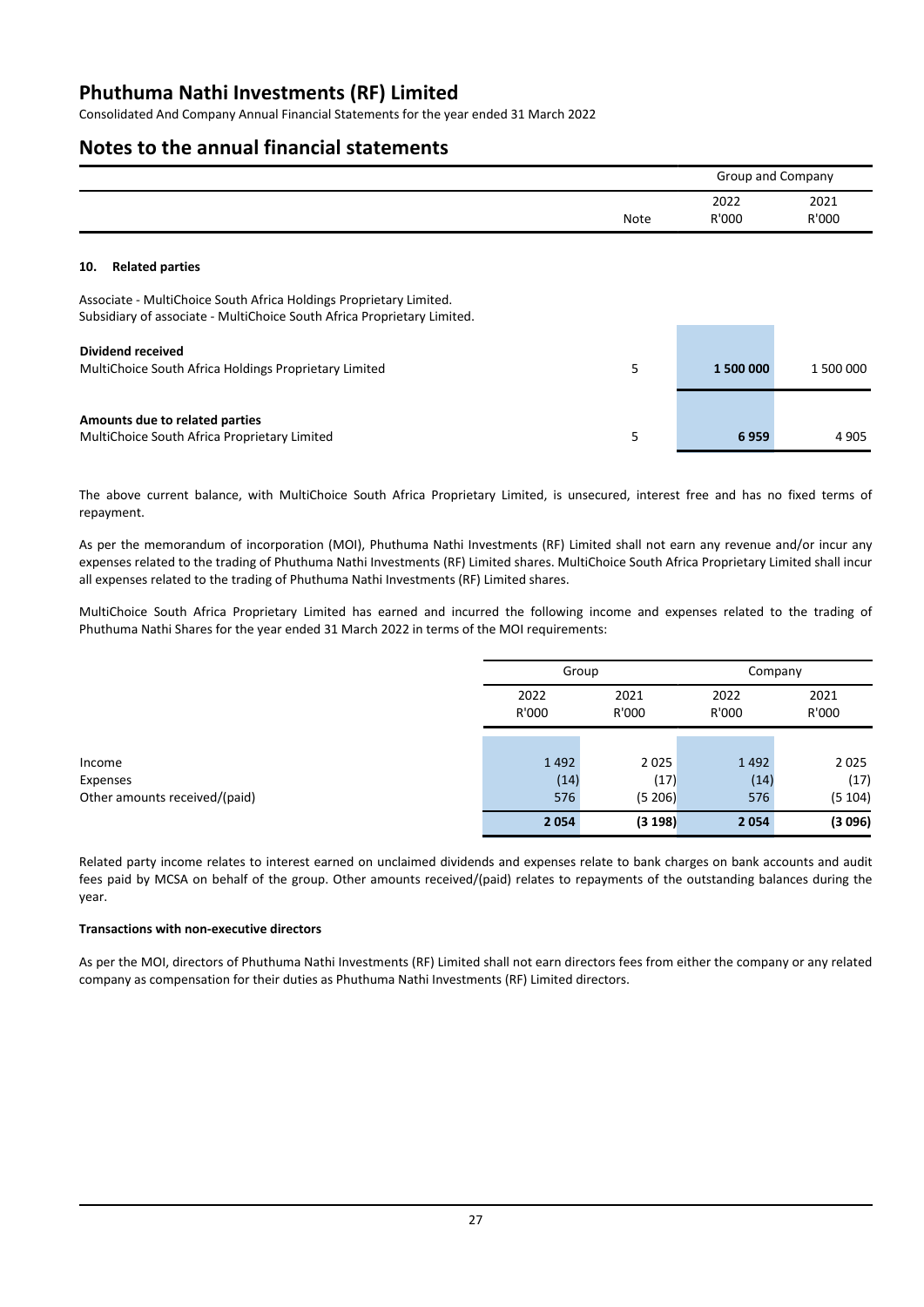Consolidated And Company Annual Financial Statements for the year ended 31 March 2022

# **Notes to the annual financial statements**

| Group and Company |               |
|-------------------|---------------|
| 2022<br>R'000     | 2021<br>R'000 |
|                   |               |

### **10. Related parties (continued)**

#### **Non-executive directors shareholdings**

The directors of Phuthuma Nathi Investments (RF) Limited had the following interests in Phuthuma Nathi Investments (RF) Limited ordinary shares as at 31 March 2022:

| <b>Name</b> | Number of<br>shares held | Number of<br>shares held |
|-------------|--------------------------|--------------------------|
| CP Mack *   | 50 001                   | 50 001                   |
| M Langa *   | 4 5 8 2                  | 4 5 8 2                  |
| C Mawela *  | 4 0 0 0                  | 4 0 0 0                  |
|             | 58 583                   | 58 583                   |

*\* Shares were purchased by directors at the fair market value per share.*

### **11. Financial risk management**

### **Categories of financial assets**

### **Group and Company - 2022**

|                             | Note | Amortised cost | Total   |
|-----------------------------|------|----------------|---------|
|                             |      | R'000          | R'000   |
| Trade and other receivables | 6    | 140 788        | 140 788 |
| Cash and cash equivalents   | 13   | 55 110         | 55 110  |
|                             |      | 195 898        | 195 898 |

# **Group and Company - 2021**

|                             | Note | Amortised cost<br>R'000 | Total<br>R'000 |
|-----------------------------|------|-------------------------|----------------|
| Trade and other receivables | ь    | 107 355                 | 107 355        |
| Cash and cash equivalents   | 13   | 70 689                  | 70 689         |
|                             |      | 178 044                 | 178 044        |

### **Categories of financial liabilities**

### **Group and Company - 2022**

| Note | Amortised cost<br>R'000 | Total<br>R'000 |
|------|-------------------------|----------------|
| 5    | 198 360                 | 198 360        |
|      |                         |                |
| Note | Amortised cost<br>R'000 | Total<br>R'000 |
| 5    | 179 930                 | 179 930        |
|      |                         |                |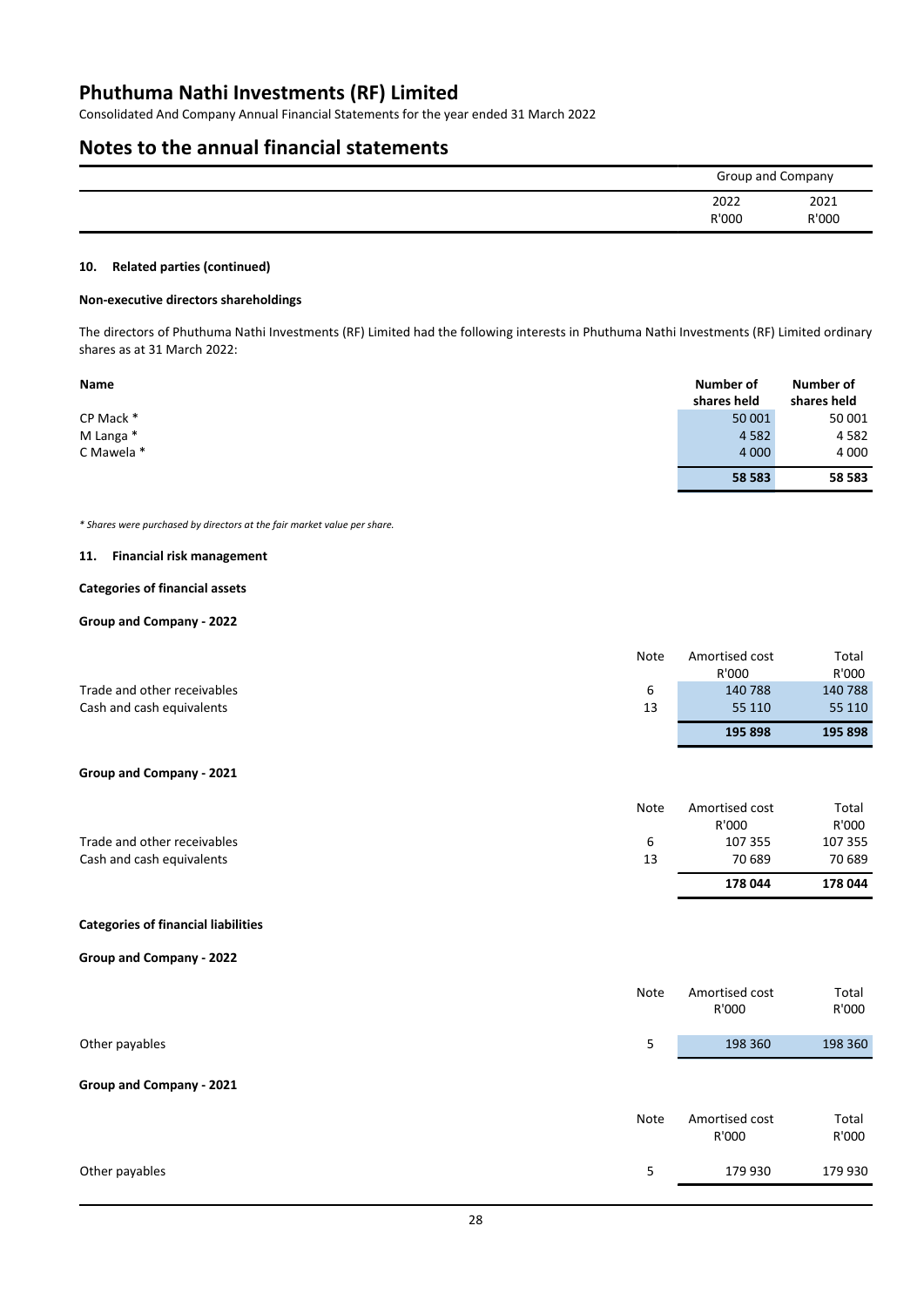Consolidated And Company Annual Financial Statements for the year ended 31 March 2022

# **Notes to the annual financial statements**

| Group and Company |       |
|-------------------|-------|
| 2022              | 2021  |
| R'000             | R'000 |

### **11. Financial risk management (continued)**

### **Credit risk**

The company is exposed to certain concentrations of credit risk relating to it's cash. It places its cash mainly with major banking companies and high-quality institutions that have high credit ratings. The counterparties that are used by the company are evaluated on a continuous basis. As at 31 March 2022, the company held the majority of its cash and deposits with local banks with a 'Ba2-' credit rating (Moody's International's long-term deposit rating). At 31 March 2022, the maximum amount of credit risk that the company is exposed to is as follows:

### Cash and cash equivalents **55 110** 70 689

The company is exposed to certain concentrations of credit risk relating to other receivables. Other receivables primarily consists of unclaimed dividend float receivables from Singular services for cash held on behalf of the company by Singular services to administer the disbursement of unclaimed dividends to shareholders as and when shareholders come forward. An initial float amount of R20 million was paid to Singular services post the migration to the EESE trading platform on 23 November 2018 for the disbursement of unclaimed dividends, which is replenishable monthly by the company. The dividend float is monitored to ensure that the funds are utilized in the prescribed manner. At 31 March 2022, the maximum amount of credit risk that the company is exposed to is as follows:

#### Trade and other receivables **140 788** 107 355

As at 31 March 2022, the company assessed the credit risk of other receivables to be low. Factors considered in determining the expected credit loss allowance are adjusted to reflect current and forward looking information on macroeconomic factors affect the ability of the debtor to settle the receivable. The identified loss allowance was considered immaterial.

### **Liquidity risk**

Prudent liquidity risk management implies maintaining sufficient cash and marketable securities and the ability to close out market positions. In terms of the Memorandum of Incorporation of the company, no limitation is placed on its borrowing capacity. All balances due equal their carrying balances as the impact of discounting is not significant.

Financial liabilities consist of other payables comprising of related parties, other payables and ordinary shareholders for dividends. The amount due in terms of the remaining contractual maturity for these financial liabilities is R198.4 million (2021: R179.9 million), payable within the next 12 months.

### **Foreign currency risk**

The company is not exposed to any significant foreign exchange or price risk.

### **12. Fair value of financial instruments**

The carrying values of all other financial instruments are considered to be a reasonable approximation of their fair values.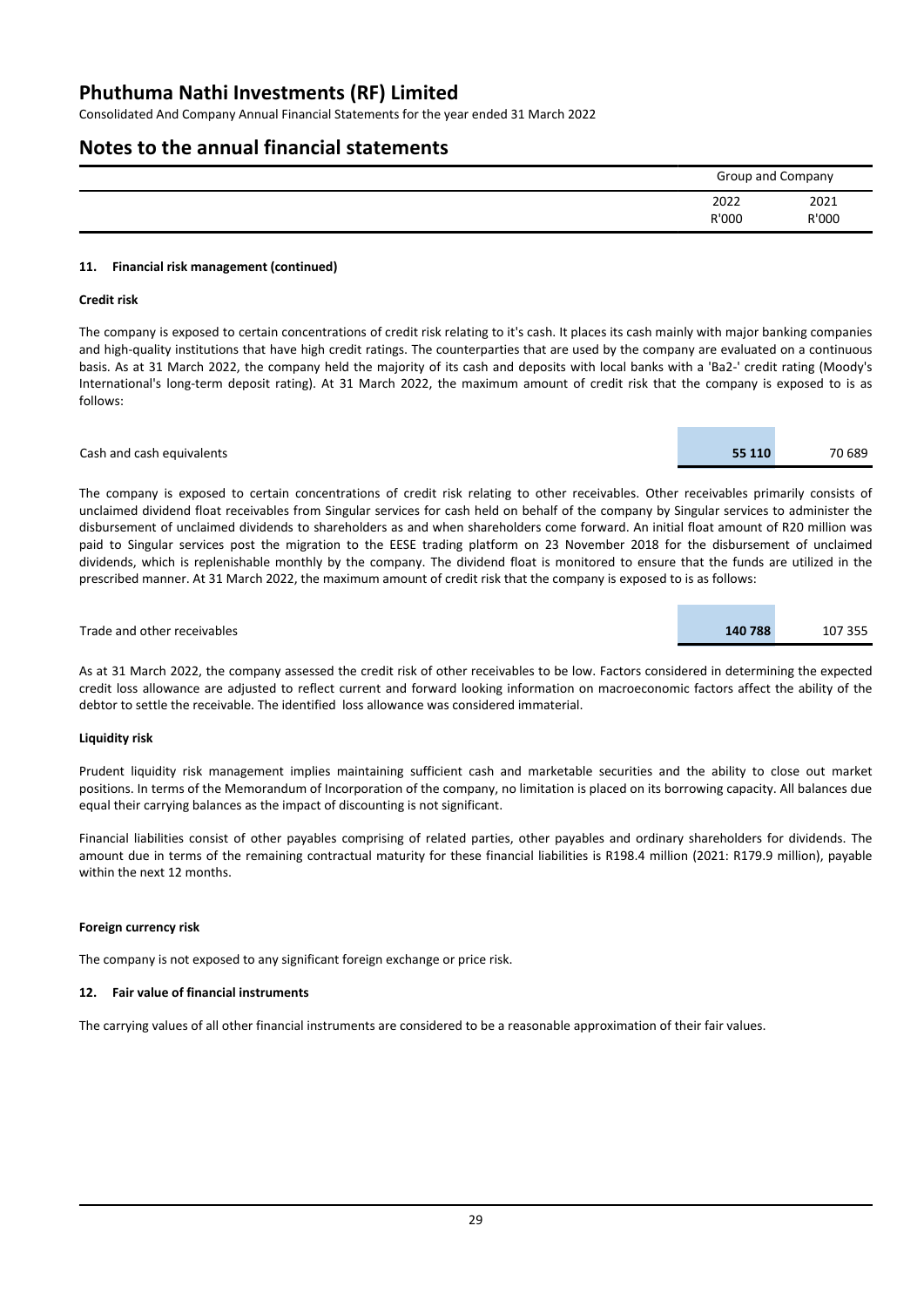Consolidated And Company Annual Financial Statements for the year ended 31 March 2022

# **Notes to the annual financial statements**

| Group and Company |       |
|-------------------|-------|
| 2022              | 2021  |
| R'000             | R'000 |

### **13. Cash and cash equivalents**

Cash and cash equivalents are carried in the statement of financial position at fair value which equals the cost or face value of the asset. Cash and cash equivalents comprise cash on hand and deposits held at call with banks.

Cash and cash equivalents **55 110** 70 689

Cash and cash equivalents includes cash of R55.1 million (2021: R67.6 million) which relates to unclaimed dividends due to ordinary shareholders. The board of the company at this time has resolved not to prescribe unclaimed dividends.

### **14. Dividends per share**

During the year a dividend of 2 222.22 cents (2021: 2 222.22 cents) per ordinary share, totalling R1.5 billion (2021: R1.5 billion) was declared and R1 447.0 million (2021: R1 445.2 million) was paid. R53.0 million (2021: R54.8 million) was unclaimed and not paid over to shareholders at balance sheet date, and is included in the ordinary shareholders for dividends amount disclosed in note 5. In addition, R16.1 million (2021: R25.8 million) was paid out to shareholders relating to prior year unclaimed dividends. The remaining unclaimed dividend balance from the prior year amounting to R138.4 million remains unclaimed at balance sheet date and is included in the ordinary shareholders for dividends amount disclosed in note 5.

### **15. Events after the reporting period**

### **Dividend**

The MultiChoice South Africa board recommends a dividend of R6.0 billion (2022: R6.0 billion) to its shareholders. The Phuthuma Nathi board will declare a dividend of R1.5 billion (2022: R1.5 billion) to be declared and paid in financial year 2023. This amounts to 2 222.22 cents per Phuthuma Nathi ordinary share to be paid to shareholders (2022: 2 222.22 cents).

The declaration of this dividend is subject to the approval of the MultiChoice South Africa board, which will be confirmed at the MultiChoice South Africa AGM on 24 August 2022. On approval, the Phuthuma Nathi dividend will be payable to shareholders in the share register on 24 August 2022 and paid on or about 5 September 2022.

After the 20% dividend tax, amounting to 444.44 cents per share is removed, Phuthuma Nathi shareholders will receive a net dividend of 1 777.78 cents per share (2022: 1 777.78 cents per share).

There have been no other events noted, that occurred after the reporting date that could have a material impact on the annual financial statements.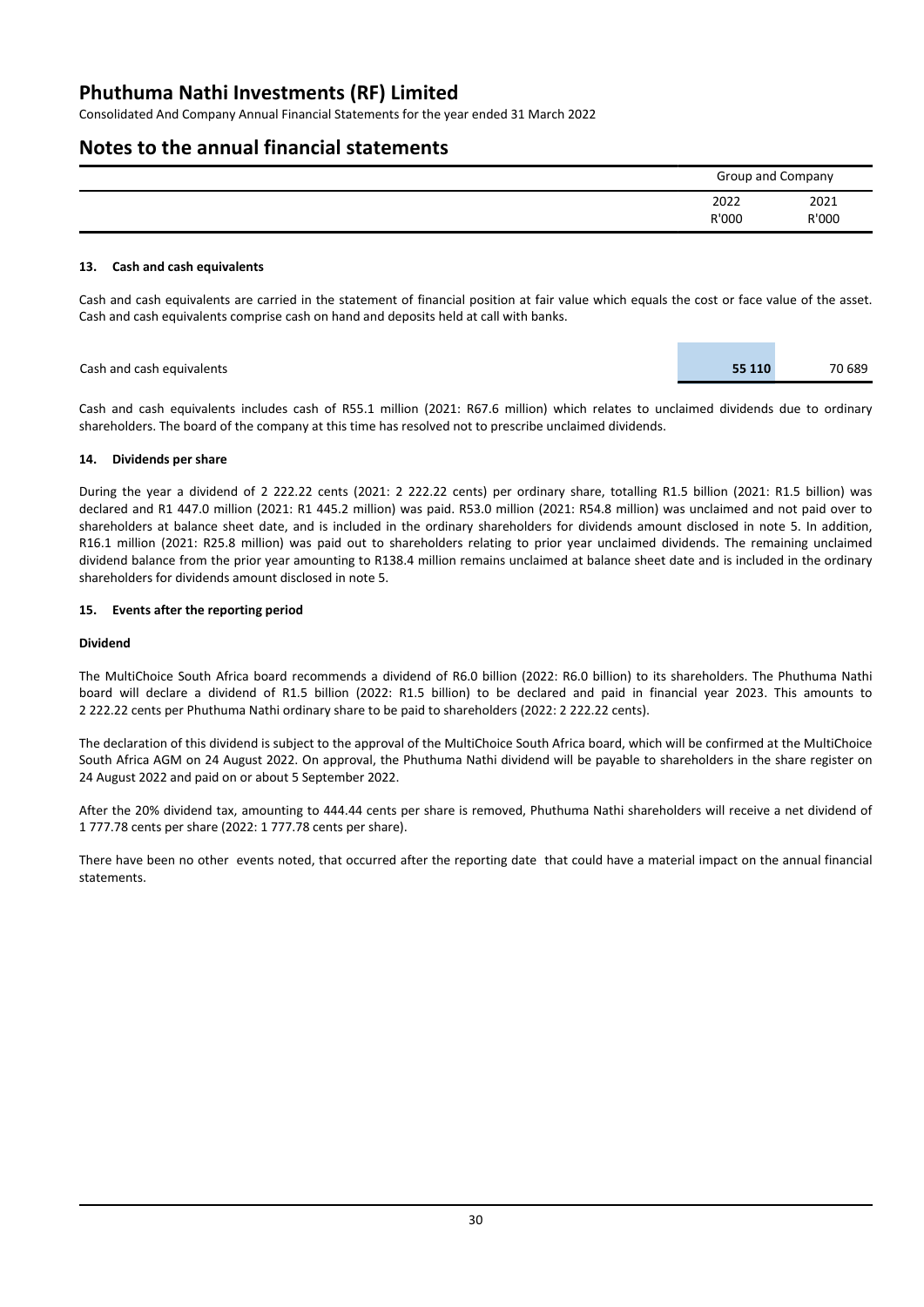Consolidated And Company Annual Financial Statements for the year ended 31 March 2022

# **Notes to the annual financial statements**

### **16. Recently issued accounting standards**

### **Recently issued accounting standards**

The IASB issued a number of standards, amendments to standards and interpretations during the year ended 31 March 2022. The following amended accounting standards have been adopted by the group and are applicable for the first time during the year ended 31 March 2022. These pronouncements had no significant effect on the consolidated financial statements:

| <b>Accounting pronouncement</b>                                                                                     | <b>Adoption impact</b>                                                                                                                                                                                                                                                                                                                                                                                                                                                                                                                                                                                                                                                                                                                                                                                                                                                                                                                                                                                     |
|---------------------------------------------------------------------------------------------------------------------|------------------------------------------------------------------------------------------------------------------------------------------------------------------------------------------------------------------------------------------------------------------------------------------------------------------------------------------------------------------------------------------------------------------------------------------------------------------------------------------------------------------------------------------------------------------------------------------------------------------------------------------------------------------------------------------------------------------------------------------------------------------------------------------------------------------------------------------------------------------------------------------------------------------------------------------------------------------------------------------------------------|
| COVID-19-Related Rent Concession -<br>Amendment to IFRS 16 Leases                                                   | In May 2020, the IASB amended IFRS 16 Leases to provide lessees with a practical<br>expedient that relieves a lessee from assessing whether a COVID-19-related rent<br>concession is a lease modification. In March 2021, the IASB issued COVID-19-Related<br>Rent Concessions beyond 30 June 2021 (Amendment to IFRS 16). This amendment<br>extends the date a lessee is permitted to apply the practical expedient by a year from<br>payments due on or before 30 June 2021 to payments due on or before 30 June<br>2022. The amendments did not have a material impact for the group.                                                                                                                                                                                                                                                                                                                                                                                                                   |
| IFRS 4 Insurance Contracts - deferral of IFRS 9<br>(effective 1 January 2021)                                       | These amendments defer the date of application of IFRS 17 by two years to 1 January<br>2023 and change the fixed date of the temporary exemption in IFRS 4 from applying<br>IFRS 9, Financial instrument until 1 January 2023. The amendments did not have a<br>material impact for the group.                                                                                                                                                                                                                                                                                                                                                                                                                                                                                                                                                                                                                                                                                                             |
| Interest Rate Benchmark Reform Phase $2$ – The<br>amendments to IFRS 9, IAS 39, IFRS 7, IFRS 4 an<br><b>IFRS 16</b> | Amendment requirements relating to changes in the basis for determining<br>contractual cash flows of financial assets, financial liabilities and lease liabilities,<br>hedge accounting and disclosures. The amendment to IFRS 16 enables a company to<br>apply a practical expedient to account for a lease modification required by the IBOR<br>reform. The amendments to IAS 39 enable (and require) companies to continue<br>hedge accounting in circumstances when changes to hedged items and hedging<br>instruments arise as a result of changes required by the IBOR reform by requiring<br>companies to amend their hedging relationships to reflect:<br>• designating an alternative benchmark rate as the hedged risk;<br>• changing the description of the hedged item, including the designated portion, or of<br>the hedging instrument; or<br>• changing the description of how the entity would assess hedge effectiveness<br>The amendments did not have a material impact for the group. |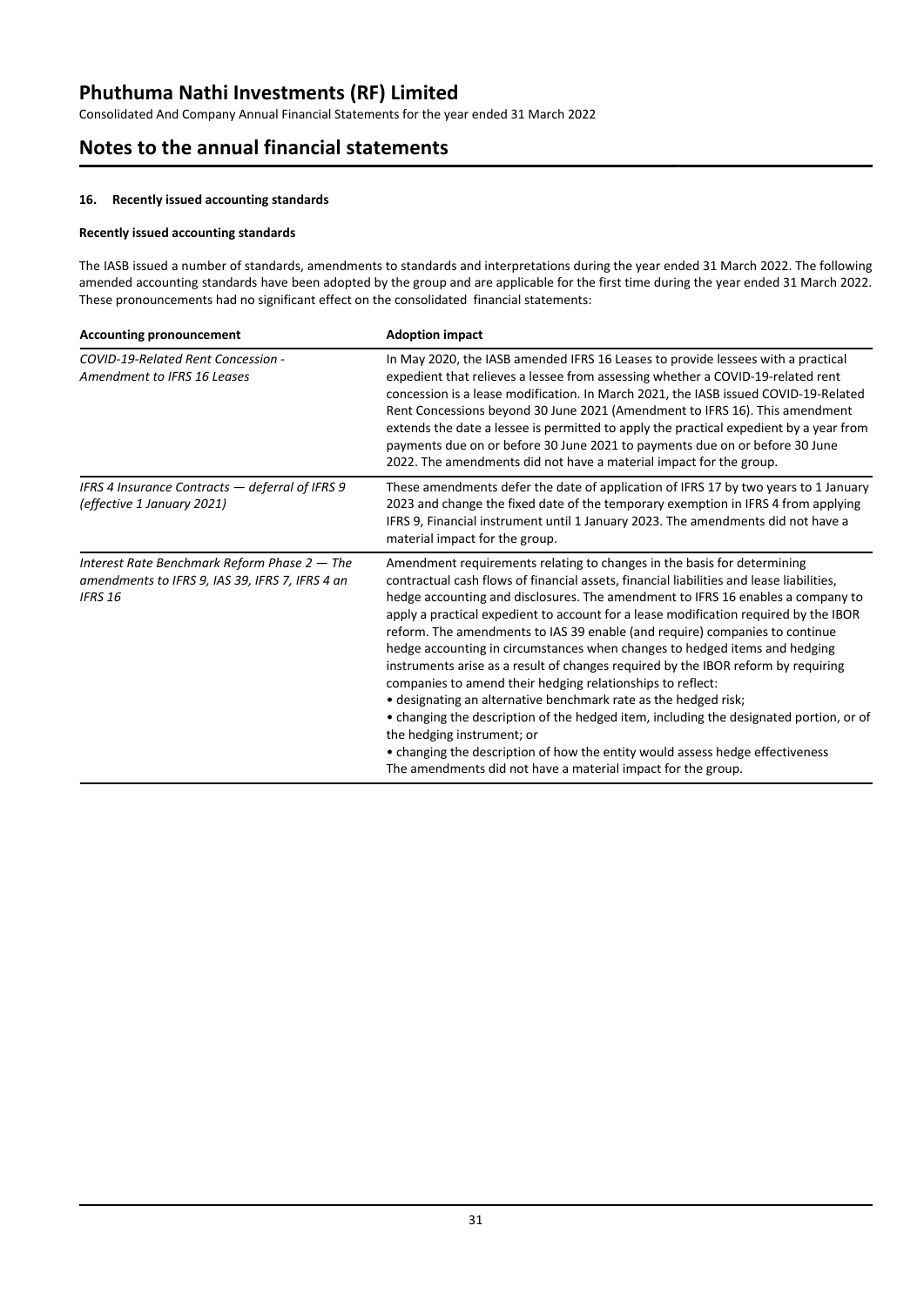Consolidated And Company Annual Financial Statements for the year ended 31 March 2022

# **Notes to the annual financial statements**

### **16. Recently issued accounting standards (continued)**

The following new standards, interpretations and amendments to existing standards are not yet effective as at 31 March 2022. The group is currently evaluating the effects of these standards and interpretations, which have not been early adopted.

| Standard/Interpretation                                                                                                                                                                          | <b>Title</b>                                                                                                                                                                               | <b>Effective date</b>                                             |
|--------------------------------------------------------------------------------------------------------------------------------------------------------------------------------------------------|--------------------------------------------------------------------------------------------------------------------------------------------------------------------------------------------|-------------------------------------------------------------------|
| IAS 1 Presentation of Financial Statements                                                                                                                                                       | Classification of liabilities as current or non-current                                                                                                                                    | Effective<br>1 January 2024                                       |
| <b>IFRS 17 Insurance contracts</b>                                                                                                                                                               | IFRS 17 replaces IFRS 4                                                                                                                                                                    | Effective<br>1 January 2023                                       |
| <b>IFRS 4 Insurance Contracts</b>                                                                                                                                                                | Extension of the temporary Exemption                                                                                                                                                       | Effective<br>1 January 2023                                       |
| <b>IFRS 3 Business Combinations</b>                                                                                                                                                              | Referencing update                                                                                                                                                                         | Effective<br>1 January 2022                                       |
| Annual Improvements to IFRS Standards<br>2018-2020                                                                                                                                               | IAS 41, IFRS 9 and IFRS 1                                                                                                                                                                  | Effective<br>1 January 2022                                       |
| IAS 37 Provisions, Contingent Liabilities and<br><b>Contingent Assets</b>                                                                                                                        | Onerous Contracts- Cost of Fulfilling a Contract                                                                                                                                           | Effective<br>1 January 2022                                       |
| IAS 16 Property, Plant and Equipment                                                                                                                                                             | Proceeds before intended use                                                                                                                                                               | Effective<br>1 January 2022                                       |
| <b>IFRS 10 Consolidated Financial Statements and</b><br>IAS 28 Investments in Associate and Joint<br>Ventures                                                                                    | Sale or Contribution of Assets between an Investor and its Associate Effective date<br>or Joint Venture                                                                                    | deferred and its<br>Associate or<br>Joint Venture<br>indefinitely |
| IAS 1 Presentation of financial statements, IFRS<br>Practice<br>Statement 2 Making materiality judgements<br>and IAS 8 Accounting Policies, Changes in<br><b>Accounting Estimates and Errors</b> | Accounting policy disclosures and to help users of the financial<br>statements to distinguish between changes in accounting estimates 1 January 2023<br>and changes in accounting policies | Effective                                                         |
| IAS 8 Accounting Policies, Changes in<br><b>Accounting Estimates and Errors</b>                                                                                                                  | Definition of accounting estimates                                                                                                                                                         | Effective<br>1 January 2023                                       |
| <b>IAS 12 Taxation</b>                                                                                                                                                                           | Deferred tax relate to-assets and liabilities arising from a single<br>transaction                                                                                                         | Effective<br>1 January 2023                                       |

### **COVID-19 consideration**

Management has conducted an updated review of all possible financial effects that COVID-19 could have on the measurement, presentation and disclosure provided in the annual financial statements. The conclusion reached was that the potential impact is not material to the annual financial statements. Management will continue to monitor COVID-19 developments.